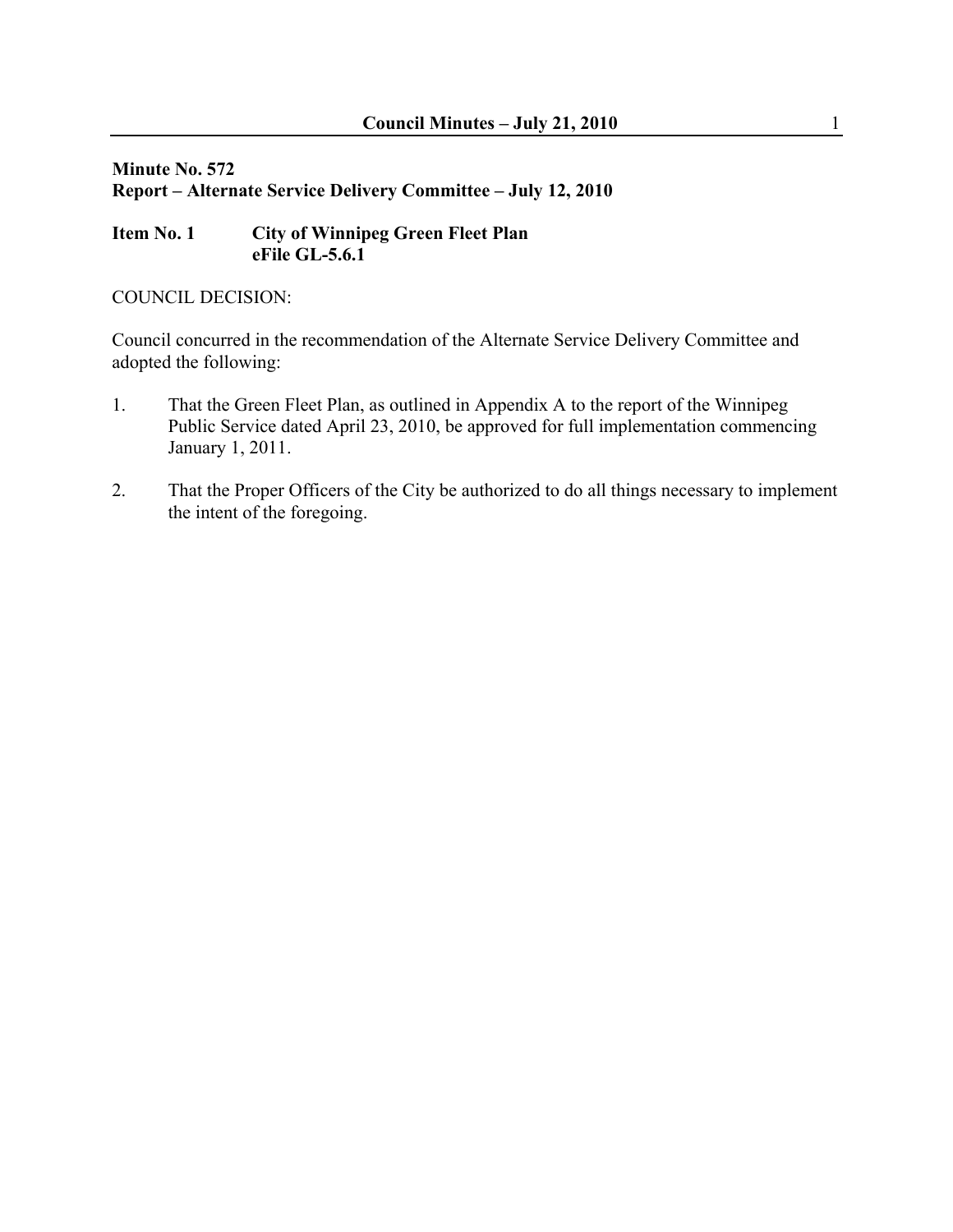#### **Report – Alternate Service Delivery Committee – July 12, 2010**

#### DECISION MAKING HISTORY:

Moved by Councillor Browaty,

 That the recommendation of the Alternate Service Delivery Committee be adopted by consent

**Carried** 

#### EXECUTIVE POLICY COMMITTEE RECOMMENDATION:

On July 14, 2010, the Executive Policy Committee concurred in the recommendation of the Alternate Service Delivery Committee and submitted the matter to Council.

#### COMMITTEE RECOMMENDATION:

On July 12, 2010, the Alternate Service Delivery Committee concurred in the recommendation of the Winnipeg Public Service and submitted the matter to the Executive Policy Committee and Council.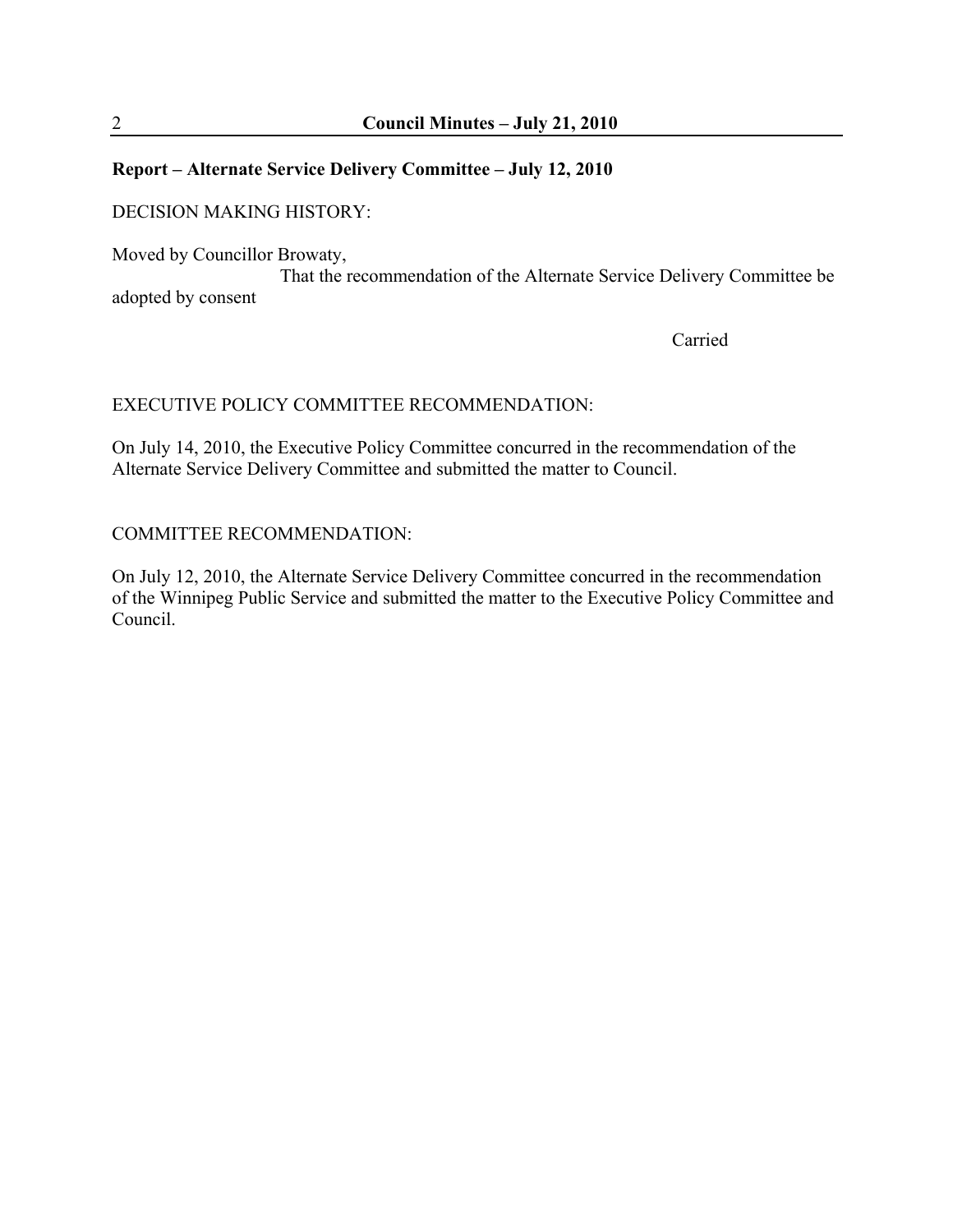# **ADMINISTRATIVE REPORT**

#### **ISSUE: City of Winnipeg Green Fleet Plan**

**Critical Path: ASD - EPC - Council** 

# **AUTHORIZATION**

| <b>Author</b> | <b>Department Head</b> | <b>CFO</b> | <b>CAO</b> |
|---------------|------------------------|------------|------------|
| A Williams    | H Hajer                | M Ruta     | M Ruta     |
|               |                        |            | Acting CAO |

## **RECOMMENDATIONS**

1. That the proposed Green Fleet Plan, as outlined in Appendix A, be approved for full implementation commencing January 1, 2011.

# **REASON FOR THE REPORT**

In 2008, Executive Policy Committee passed a motion directing the Winnipeg Public Service to develop a Green Vehicle Plan. Some of the key components of the motion included:

- The plan includes strategies to reduce fuel consumption and emissions.
- The plan includes performance measures, including monitoring and documenting fuel savings and GHG reductions.
- The Winnipeg Fleet Management Agency is to take the lead on developing the plan, with the assistance of the City's Environmental Coordinator.
- A working group of Departmental/SOA representatives is to be created to develop the plan.

# **IMPLICATIONS OF THE RECOMMENDATIONS**

#### **Environmental:**

The purpose of the Green Fleet Plan is to reduce the environmental impact of the City's vehicle and equipment fleet by reducing associated fuel consumption and emissions. The Green Fleet Plan will achieve its goal while maintaining or increasing the level of service offered to citizens of Winnipeg.

By approving the Green Fleet Plan, the City will implement a set of strategies aimed at reducing emissions associated with its corporate vehicle fleet. By 2019, the Green Fleet Plan is aiming to reduce vehicle GHG emissions from 2,109 of its vehicle and equipment fleet complement by 17.65% below 1998 levels. This reduction in corporate fleet emissions is estimated to result in a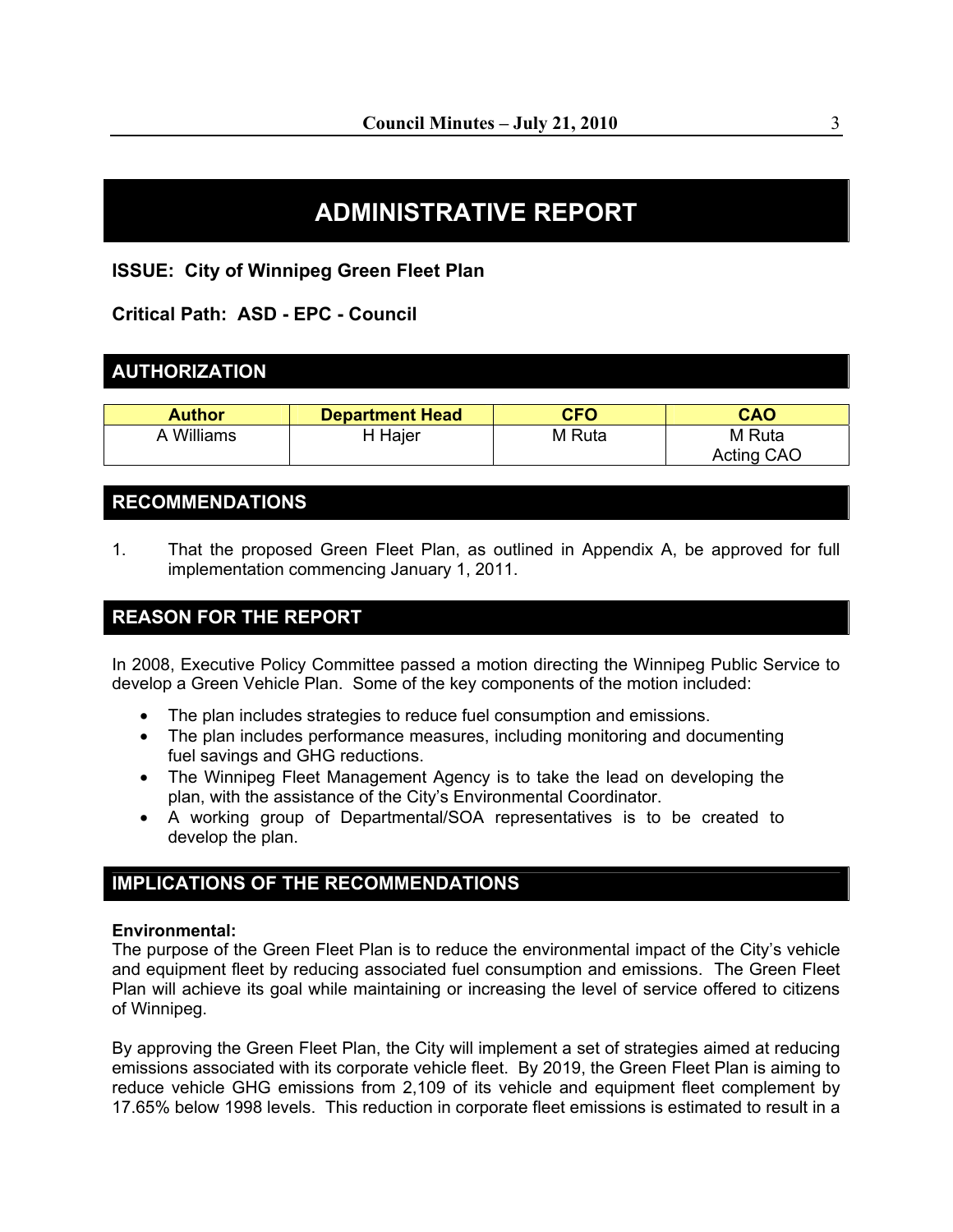4.87% reduction in the City's overall corporate GHG inventory. In addition, by 2011, the Green Fleet Plan will also include a Transit specific Green Fleet Plan aimed at quantifying emissions from Transit operations and identifying activities to continue to green the Transit fleet which is comprised primarily of buses.

Vehicles are identified as the largest source of GHG emissions of the City's corporate GHG emissions inventory. Emission reduction estimates are based on best available data and actual emission reductions may change as the plan is implemented and measured. An annual report on the plan's progress will be submitted to Executive Policy Committee, and will allow for continual monitoring of the plan to ensure the plan is achieving emission reductions.

#### **Regulatory/ Human Resource:**

If approved, the City of Winnipeg Anti-idling Policy component of the Green Fleet Plan will become a mandatory directive to be followed by all members of the Winnipeg Public Service driving City-owned fleet vehicles, along with enforcement actions and penalties.

#### **Financial:**

The total cost for implementation of the Green Fleet Plan is estimated at \$3.9 million over a ten year time frame. There is an anticipated savings of \$4.8 million. As such the estimated net savings to the City to implement the Green Fleet Plan is estimated to be approximately \$0.9 million. Most of the savings are attributable to reduced fuel use resulting from more fuelefficient vehicles and anti-idling efforts. The costs do not reflect the total cost of each initiative, but rather the extra cost that is required to deploy the respective green fleet strategy. For example the cost estimate associated with purchasing hybrid gas electric vehicles is not the full cost of purchasing hybrids, but rather the additional cost of purchasing a hybrid vehicle over a conventional non-hybrid vehicle.

The cost estimates for the plan are based on best available data and based on the assumption that all strategies in the plan will be effective at reducing emissions. If a strategy is found to be non-effective in reducing emissions or if a new technology becomes available to reduce emission in a significant capacity, the plan's strategies may be modified to ensure the City concentrates efforts on initiatives that continue to reduce emissions. With these potential modifications to strategies, the cost estimate associated with the plan may also be modified. The annual report for the Green Fleet Plan will include a review of the effectiveness of the plan, and will also include a review of the actual financial costs incurred and forecasted for the remainder of the plan to reflect any potential cost changes.

### **HISTORY**

In 2008, Executive Policy Committee passed a motion directing the Winnipeg Public Service to develop a Green Vehicle Plan. Some of the key components of the motion included:

- The plan includes strategies to reduce fuel consumption and emissions.
- The plan includes performance measures, including monitoring and documenting fuel savings and GHG reductions.
- The Winnipeg Fleet Management Agency is to take the lead on developing the plan, with the assistance of the City's Environmental Coordinator.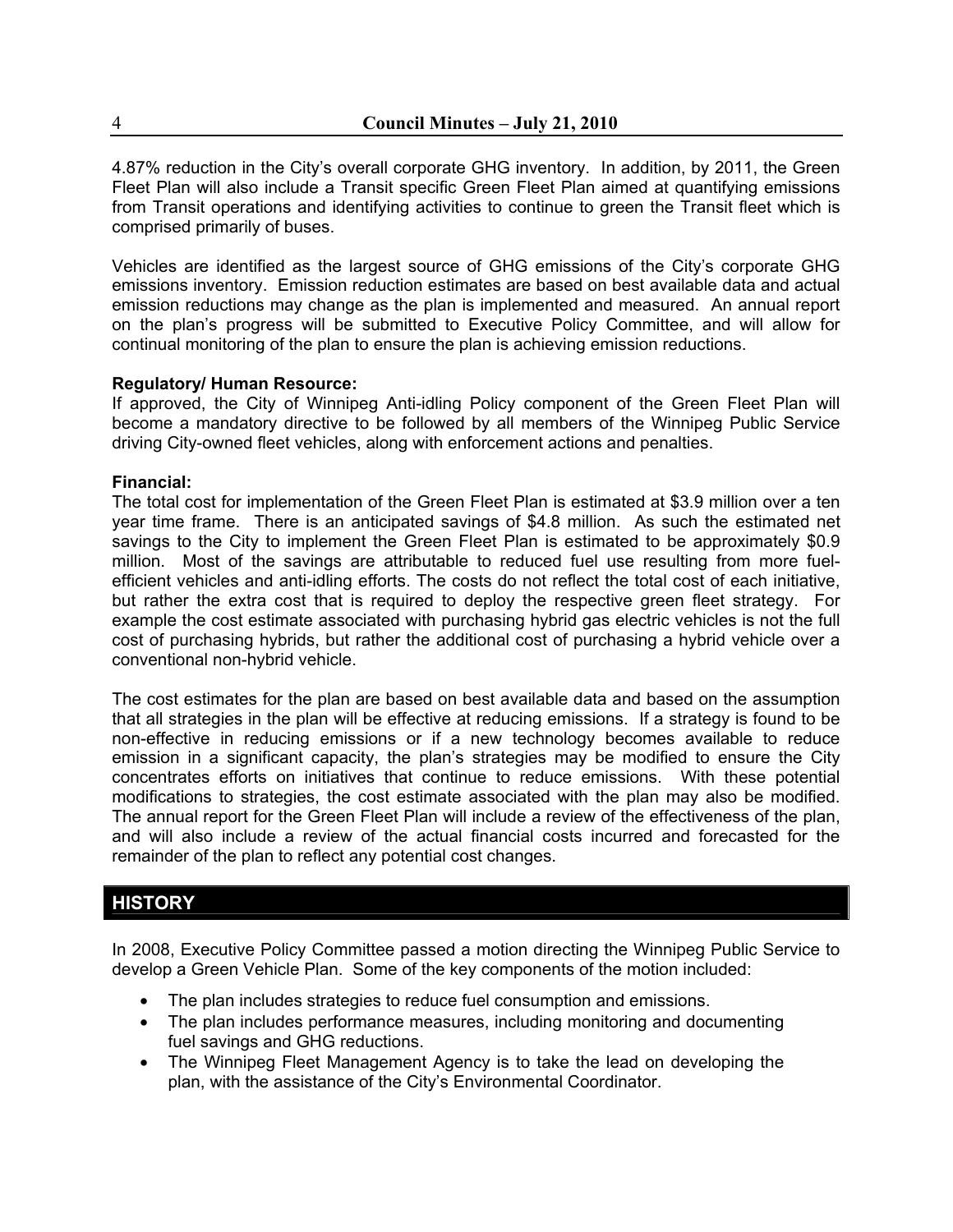• A working group of Departmental/SOA representatives is to be created to develop the plan.

In September of 2009, MEAC (Mayor's Environmental Advisory Committee) recommended that the Green Fleet Plan include Police, Fire, Ambulance and Transit vehicles, which were not originally part of the proposed plan. On January 12, 2010 the Executive Policy Committee (EPC) approved a motion to include Police, Fire, Ambulance and Transit Vehicles and the Green Fleet Plan was redrafted to be inclusive of all City owned vehicles.

The City has been effective at reducing their corporate greenhouse gas emissions by 20% from 1998 levels. Corporate vehicle emissions have decreased since 1998, but not



involved in many innovative initiatives to green the City's fleet, and City Departments have been making efforts to reduce fuel use and emissions, without a concerted, measurable plan in place, corporate vehicle emissions will remain the same or will potentially increase if service levels increase. Additionally, City Council has committed to a further 20% reduction in our corporate emissions and since vehicles are the largest contributor to the corporate GHG inventory, action is being taken to reduce vehicular emissions from the City's fleet.

City council recently approved the creation of a Corporate GHG reduction strategy in addition to a Communitywide GHG reduction strategy. The Green Fleet Plan will be positioned within the corporate GHG reduction strategy. Since the directive to create a Green Fleet Plan preceded the direction of creating a corporate GHG reduction strategy, the Green Fleet Plan is being moved forward for approval at this time since it is complete and ready for approval and implementation. The Winnipeg Fleet Management Agency is represented on the GHG reduction committee and the committee has reviewed the Plan and provided input into the plan, with particular attention given to ensuring the Green Fleet Plan follows a standardized approach to estimate emissions and financial requirements that will be used by other Departments for their respective initiatives. The standardized approach will enable the City to determine where it is most cost effective to invest money into GHG reductions.

The City of Winnipeg has approximately 2,700 motorized vehicle and equipment units in its entire fleet. The Green Fleet Plan contains eleven action-oriented strategies to help reduce air pollution and lower noxious air pollutants currently focusing on 2,109 units with the intent to extend the plan to include the entire City fleet by including the emissions benefits from the Transit Department's fleet by 2011. This means that by 2011 all City vehicles and equipment will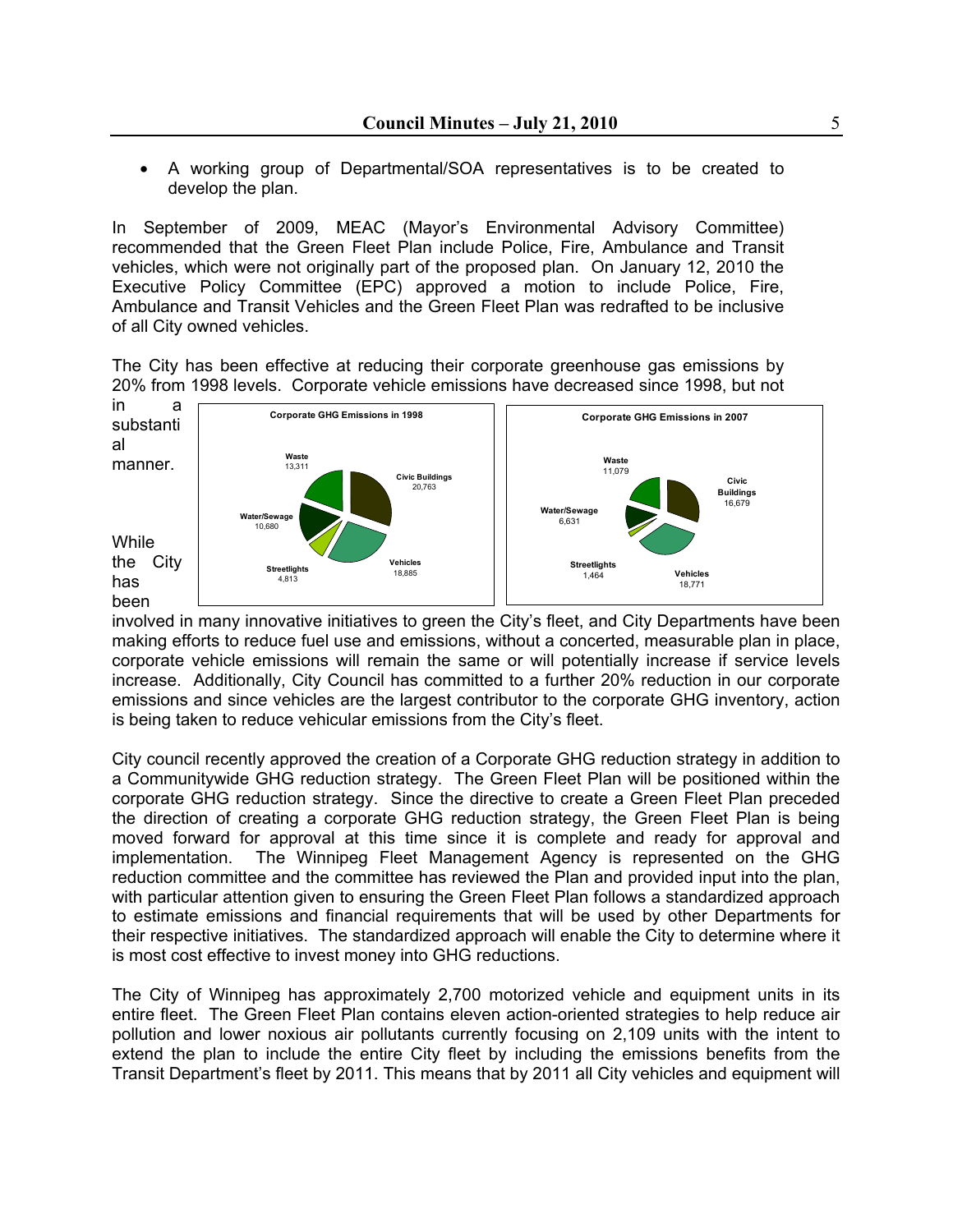be following a Green Fleet Plan aimed at reducing emissions and fuel use from their respective operations.

A breakdown of City owned motorized vehicle and equipment is as follows:

| City-Owned Vehicle Breakdown (approximate) |                                |                                      |                                  |  |  |  |
|--------------------------------------------|--------------------------------|--------------------------------------|----------------------------------|--|--|--|
| <b>Number of Vehicles</b>                  | Description                    | Department                           | <sup>1</sup> % Relative to Total |  |  |  |
| 1,610                                      | <b>WFMA Managed Units</b>      | Variety of Civic Departments         | 59.65%                           |  |  |  |
| 105                                        | Fire Dept Heavy Fleet          | Winnipeg Fire and Paramedic Services | 3.89%                            |  |  |  |
| 394                                        | Police Vehicles                | Winnipeg Police Service              | 14.60%                           |  |  |  |
| 590                                        | Buses (545) & Light Fleet (45) | Winnipeg Transit                     | 21.86%                           |  |  |  |
| 2,699                                      |                                |                                      | 100%                             |  |  |  |

In the past, the City has monitored its corporate vehicle fleet emissions using the Federation of Canadian Municipalities PCP model. This model was selected as it provides a consistent framework for analysis that can be used to make comparisons with other municipalities. The City's corporate vehicle related greenhouse gas inventory has historical measurements of greenhouse gas emissions from all City vehicles, with the exception of the Transit's vehicle fleet. Part of the new Transit Green Fleet Plan that will be prepared and sent forward as an amendment to this plan in 2011 will be to develop a baseline GHG inventory related to Transit operations and set an emission reduction target specific to overall Transit operations. Transit's emissions performance is most appropriately measured by the emissions avoided when passengers choose to take public transit over their own motor vehicles.

The plan presents estimates for the key activities that are anticipated to provide significant emission reductions and those are listed in the table below.

| <b>Strategy</b>                | <b>Key Activity</b>                  | <b>Operational Expenditures</b>       |   |             |             | <b>Operational Savings</b> |  |             | <b>Annual GHG Reduction</b> |                    |  |
|--------------------------------|--------------------------------------|---------------------------------------|---|-------------|-------------|----------------------------|--|-------------|-----------------------------|--------------------|--|
|                                |                                      | (Millions)                            |   |             | (M illions) |                            |  |             |                             | (Tonnes eCO2/Year) |  |
|                                |                                      | 2010 - 2014                           |   | 2015 - 2019 |             | 2010 - 2014                |  | 2015 - 2019 | 2014                        | 2019               |  |
|                                | evel I: Already Planned Expenditure  |                                       |   |             |             |                            |  |             |                             |                    |  |
| <b>Alternative Fuels</b>       | 10% Ethanol Use                      |                                       | S |             | -S          | $\overline{\phantom{a}}$   |  |             | 878                         | 878                |  |
|                                | evel II: Additional Projects         |                                       |   |             |             |                            |  |             |                             |                    |  |
| <b>Fuel Efficient Vehicles</b> | Green Purchasing Specifications      |                                       |   |             |             | $\overline{\phantom{0}}$   |  |             | 236                         | 472                |  |
|                                | <b>Hybrid Replacement Program</b>    |                                       |   | 1.50        | - \$        | 0.21                       |  | 0.49        | 158                         | 264                |  |
|                                | Diesel Replacement Program           | $0.45$   \$                           |   | 0.79        |             | 0.18                       |  | 0.31        | 69                          | 75                 |  |
| Right Size the Fleet           | Match Vehicle Use to Job Requirement | \$                                    |   |             |             | 0.13                       |  | 0.13        | 69                          | 75                 |  |
| <b>Alternative Fuels</b>       | Biodiesel Use                        |                                       |   |             |             | $\overline{\phantom{0}}$   |  |             | 199                         | 199                |  |
| <b>Idle Reduction</b>          | Anti-Idling Policy                   |                                       |   |             |             | 0.82                       |  | 2.19        | 670                         | 1,341              |  |
|                                | Idle Reduction Technologies          | \$<br>$0.14$ $\overline{\phantom{0}}$ |   | 0.37        | - \$        | 0.11                       |  | 0.20        | 14                          | 27                 |  |
| Total                          |                                      | 1.20 $\sqrt{5}$                       |   | 2.66        |             | $1.45$ \ \$                |  | 3.33        | 2,293                       | 3,332              |  |

#### **Summary of Costs and Emission Reductions**

While all of the strategies within the Green Fleet Plan have associated performance indicators to measure progress of the strategy, some activities within the strategies present a challenge to make reasonable assumptions of the potential emission reductions until the activities begin to be implemented. As such, only the key activities that have measurable emissions benefits are listed in the table above.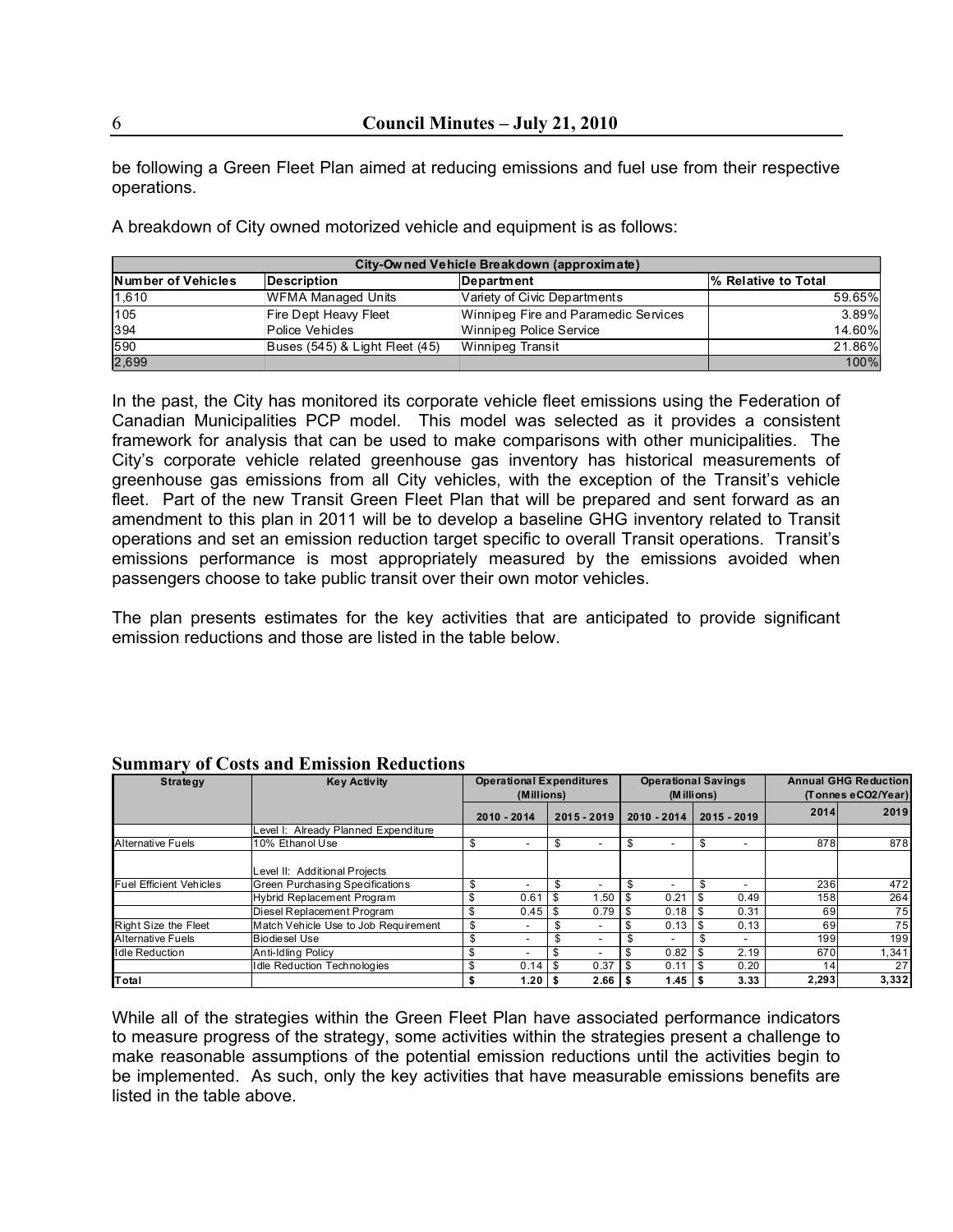An annual report of the Green Vehicle Plan will be submitted to Executive Policy Committee. The report will be developed by the Winnipeg Fleet Management Agency and will be reviewed by all Departments prior to submission. Transit and Winnipeg Police Service will provide annual information on their green fleet efforts for inclusion in this annual report. Departmental trends will be provided in the annual report and adjustments will be made to the strategies if they are not completing the desired result. This process will ensure that the City is working toward achieving the targeted emission reduction.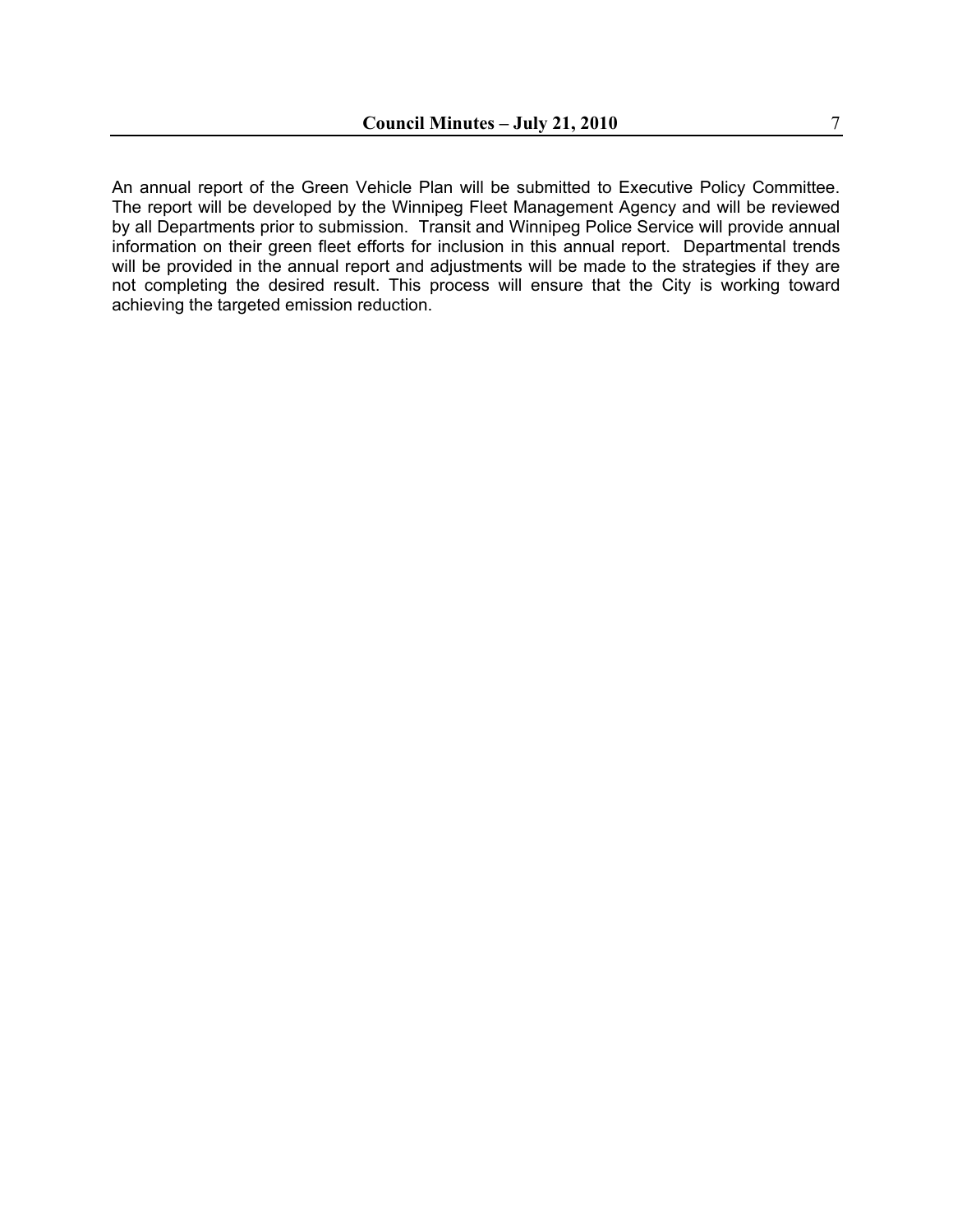# **FINANCIAL IMPACT**

#### **Financial Impact Statement Date: April 19, 2010**

#### **Project Name: Green Fleet Plan First Year of Program 2011**

|                                           |             | 2011          |              | 2012          |              | 2013          |              | 2014          |              | 2015      |
|-------------------------------------------|-------------|---------------|--------------|---------------|--------------|---------------|--------------|---------------|--------------|-----------|
| Capital                                   |             |               |              |               |              |               |              |               |              |           |
| Capital Expenditures Required             | S           |               | \$           |               | $\mathbf{s}$ |               | $\mathbf{s}$ |               | \$           |           |
| Less: Existing Budgeted Costs             |             |               |              |               |              |               |              |               |              |           |
| <b>Additional Capital Budget Required</b> |             |               | $\mathbf S$  |               | S            |               | <b>S</b>     |               | $\mathbf S$  |           |
| <b>Funding Sources:</b>                   |             |               |              |               |              |               |              |               |              |           |
| Debt - Internal                           | S           |               | $\mathbf{s}$ |               | S            |               | $\mathbf{s}$ |               | \$           |           |
| Debt - External                           |             |               |              |               |              |               |              |               |              |           |
| <b>Grants (Enter Description Here)</b>    |             |               |              |               |              |               |              |               |              |           |
| Reserves, Equity, Surplus                 |             |               |              |               |              |               |              |               |              |           |
| Other - Enter Description Here            |             |               |              |               |              |               |              |               |              |           |
| <b>Total Funding</b>                      |             |               | \$           |               | S            |               | S            |               | \$           |           |
| <b>Total Additional Capital Budget</b>    |             |               |              |               |              |               |              |               |              |           |
| Required                                  |             |               |              |               |              |               |              |               |              |           |
| <b>Total Additional Debt Required</b>     |             |               |              |               |              |               |              |               |              |           |
| <b>Current Expenditures/Revenues</b>      |             |               |              |               |              |               |              |               |              |           |
| <b>Direct Costs</b>                       | $\mathbf S$ | 300,000       | $\mathbf{s}$ | 300,000       | <b>S</b>     | 300,000 \$    |              | 300,000       | $\mathbf{s}$ | 532,000   |
| Less: Incremental Revenue/Recovery        |             | 362,500       |              | 362,500       |              | 362,500       |              | 362,500       |              | 666,000   |
| Net Cost/(Benefit)                        | <b>S</b>    | $(62,500)$ \$ |              | $(62,500)$ \$ |              | $(62,500)$ \$ |              | $(62,500)$ \$ |              | (134,000) |
| Less: Existing Budget Amounts             |             |               |              |               |              |               |              |               |              |           |
| Net Budget Adjustment Required            |             | $(62,500)$ \$ |              | $(62,500)$ \$ |              | $(62,500)$ \$ |              | $(62,500)$ \$ |              | (134,000) |

**Additional Comments:** Direct costs include departments' increased lease charges for the incremental vehicle costs. Incremental revenue/recovery amounts include estimates for departments' reduced fuel charges resulting from the use of more fuel efficient vehicles and the anti-idling initiatives. Actual anti-idling results achieved and the related reduction in fuel charges during the projected periods will vary from the projections, and the variation may be material. Transit Department buses and light fleet are excluded, as Transit is submitting a separate plan.

> approved by Cheryl Turman CA Supervisor of Finance & Administration

# **CONSULTATION**

**In preparing this Report there was consultation with:**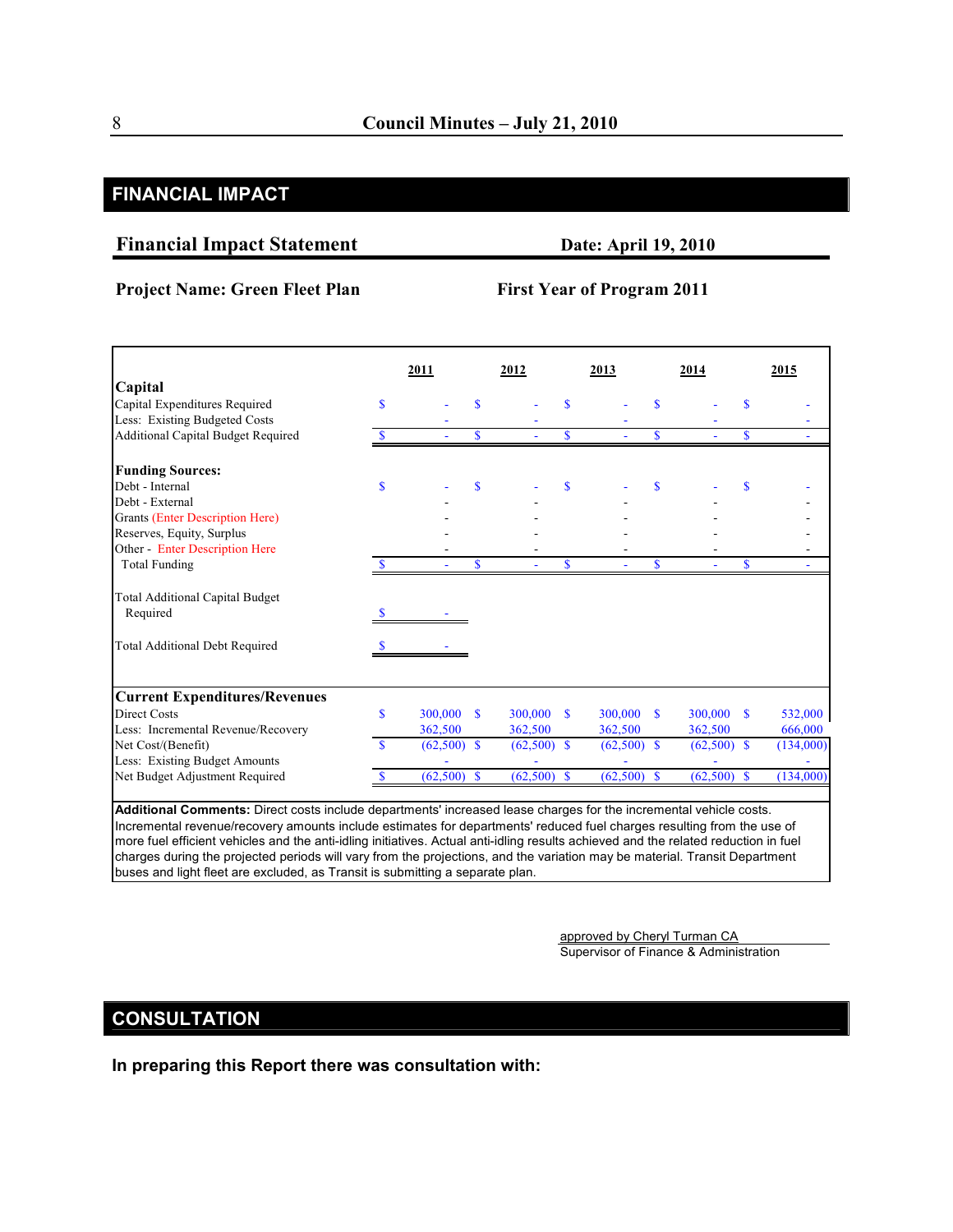The Green Fleet Plan Working Group facilitated the development of the plan & provided input into the plan components. The working group was comprised of the following Departments and SOAs:

| <b>Name</b>            | <b>Department</b>                  | Title                                     |
|------------------------|------------------------------------|-------------------------------------------|
| <b>Jody Harris</b>     | <b>Corporate Support Services</b>  | Manager of Research and Internal Services |
| <b>Shannon Roberts</b> | Water & Waste                      | <b>Assistant Controller</b>               |
| Andrea Saj             | Water & Waste                      |                                           |
| Randy Topolniski       | Parking Authority                  | Manager, Enforcement and Compliance       |
| Greg Robinson          | <b>Community Services</b>          | <b>Operations and Safety Coordinator</b>  |
| <b>Abdul Aziz</b>      | <b>Police Services</b>             | Manager of Services Division              |
| Stan Siu               | <b>Public Works</b>                | Maintenance Services Engineer             |
| Reid Douglas           | <b>Fire Paramedic Services</b>     | Deputy Chief, Support Services            |
| <b>Stan Dueck</b>      | Planning, Property & Development   | Acting Manger, Housing Development        |
| Glen Stefanyshen       | Planning, Property & Development   | Maintenance System Engineer               |
| <b>Tony Dreolini</b>   | <b>Transit</b>                     | Manager of Plant & Equipment              |
| lain Day               | <b>Winnipeg Golf Services</b>      | COO, Acting                               |
|                        | Office of the Chief Administrative |                                           |
| Patti Regan            | Officer                            | Manager of Sustainability                 |
| Corrine Evason         | Materials Management               | Analyst, Trainer                          |
| Herb Hajer             | <b>Fleet Management Agency</b>     | COO                                       |
| Sean Madden            | <b>Fleet Management Agency</b>     | Project Coordinator (temporary)           |
| Ajaleigh Williams      | <b>Fleet Management Agency</b>     | <b>Project Coordinator</b>                |

The City's Corporate GHG reduction committee reviewed the plan and provided comments that were included.

The Mayor's Environmental Advisory Committee (MEAC) was consulted on the Green Fleet Plan components and their input was included in the plan.

# **SUBMITTED BY**

Department: Winnipeg Fleet Management Agency Division Prepared by: Ajaleigh Williams Date: April 23, 2010 File No.

**Appendix A- Green Fleet Plan** 

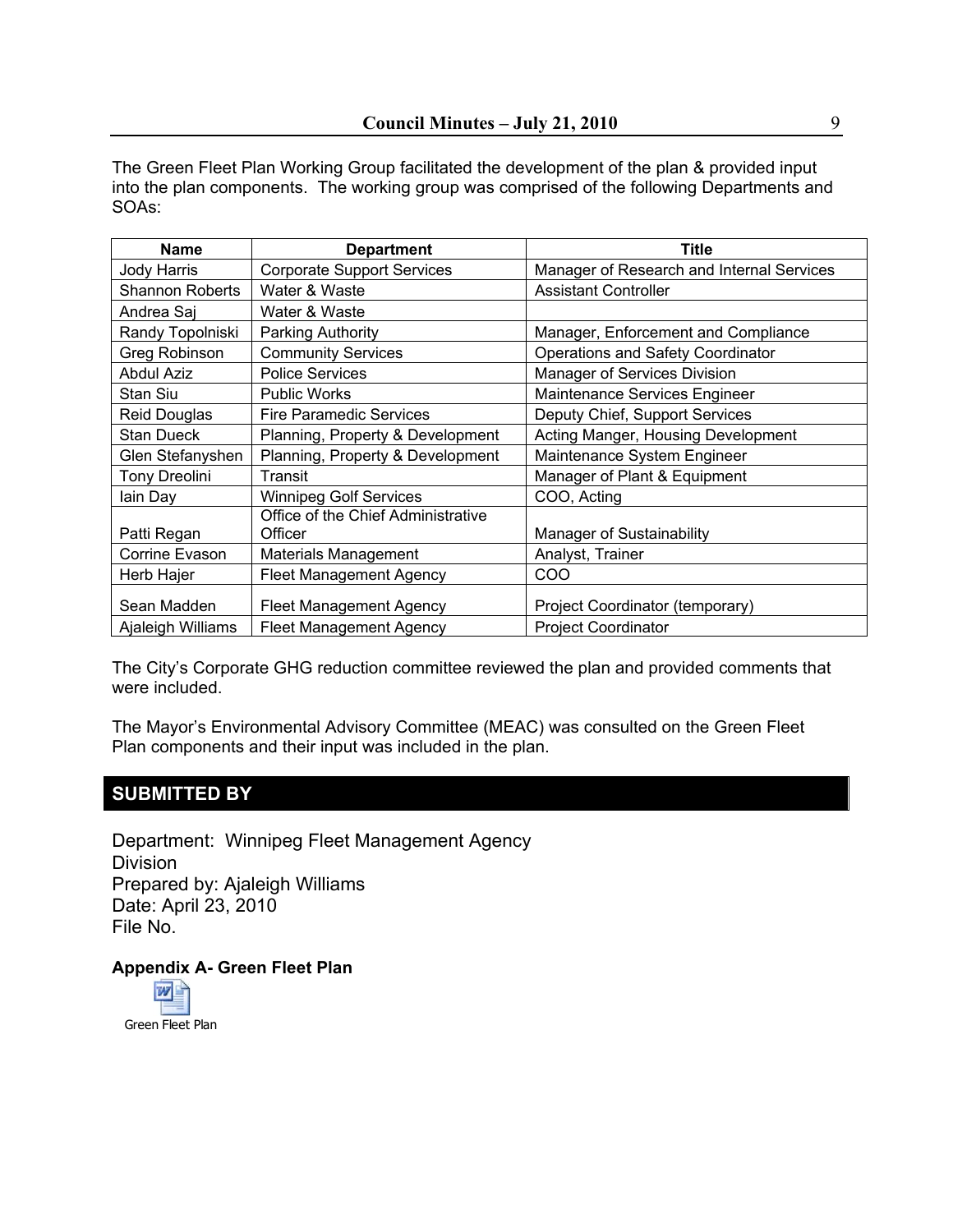DRAFT GREEN FLEET PLAN

# **Appendix A:**

**Draft Green Fleet Plan Last Update: April 23, 2010**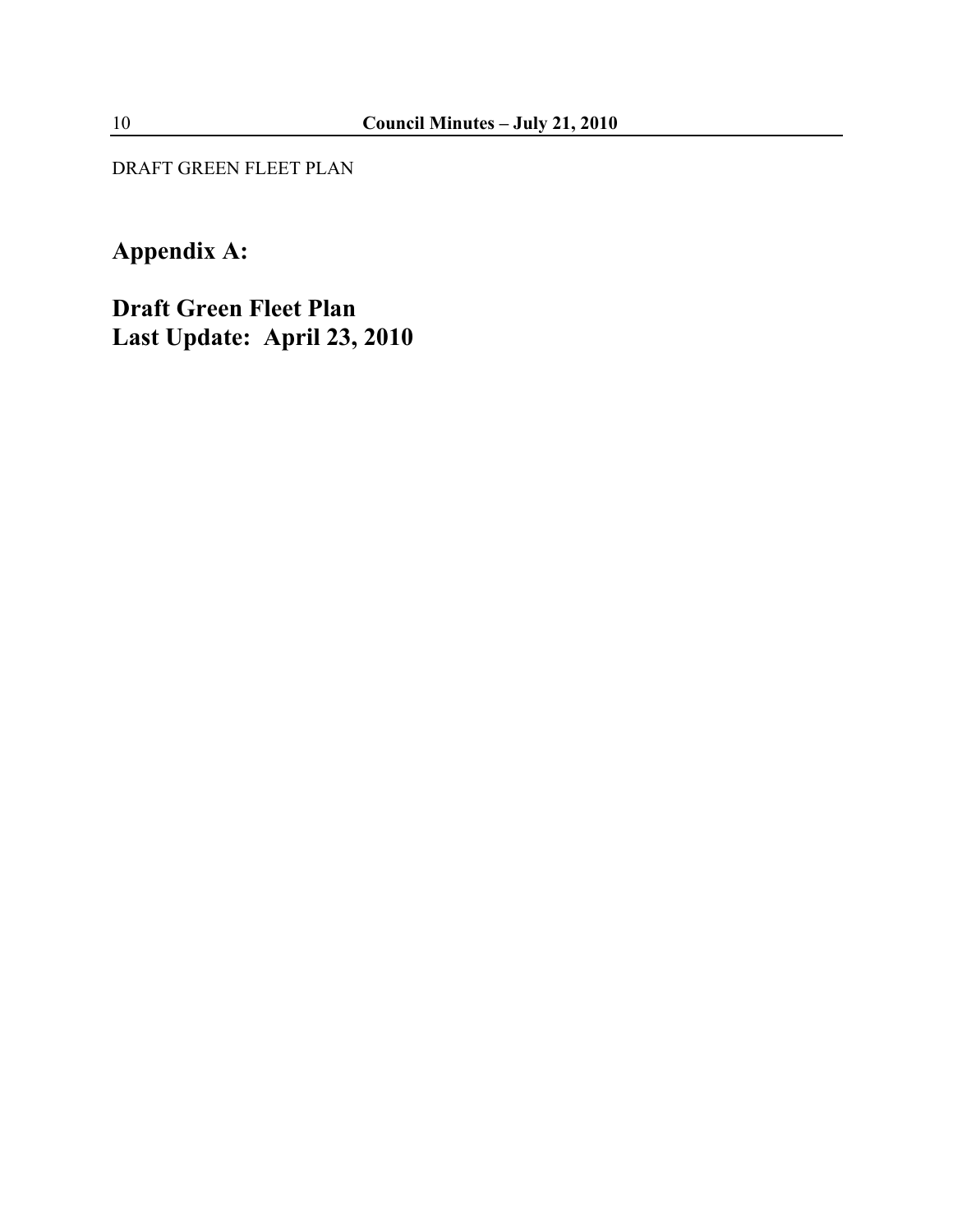| 1)  |                                                                                                 |  |
|-----|-------------------------------------------------------------------------------------------------|--|
| 2)  |                                                                                                 |  |
| 3)  |                                                                                                 |  |
| 4)  |                                                                                                 |  |
| 5)  | Implement and Enforce a Corporate Anti-idling Policy and Install Idle Reduction Technologies 27 |  |
| 6)  |                                                                                                 |  |
| 7)  |                                                                                                 |  |
| 8)  |                                                                                                 |  |
| 9)  |                                                                                                 |  |
| 10) |                                                                                                 |  |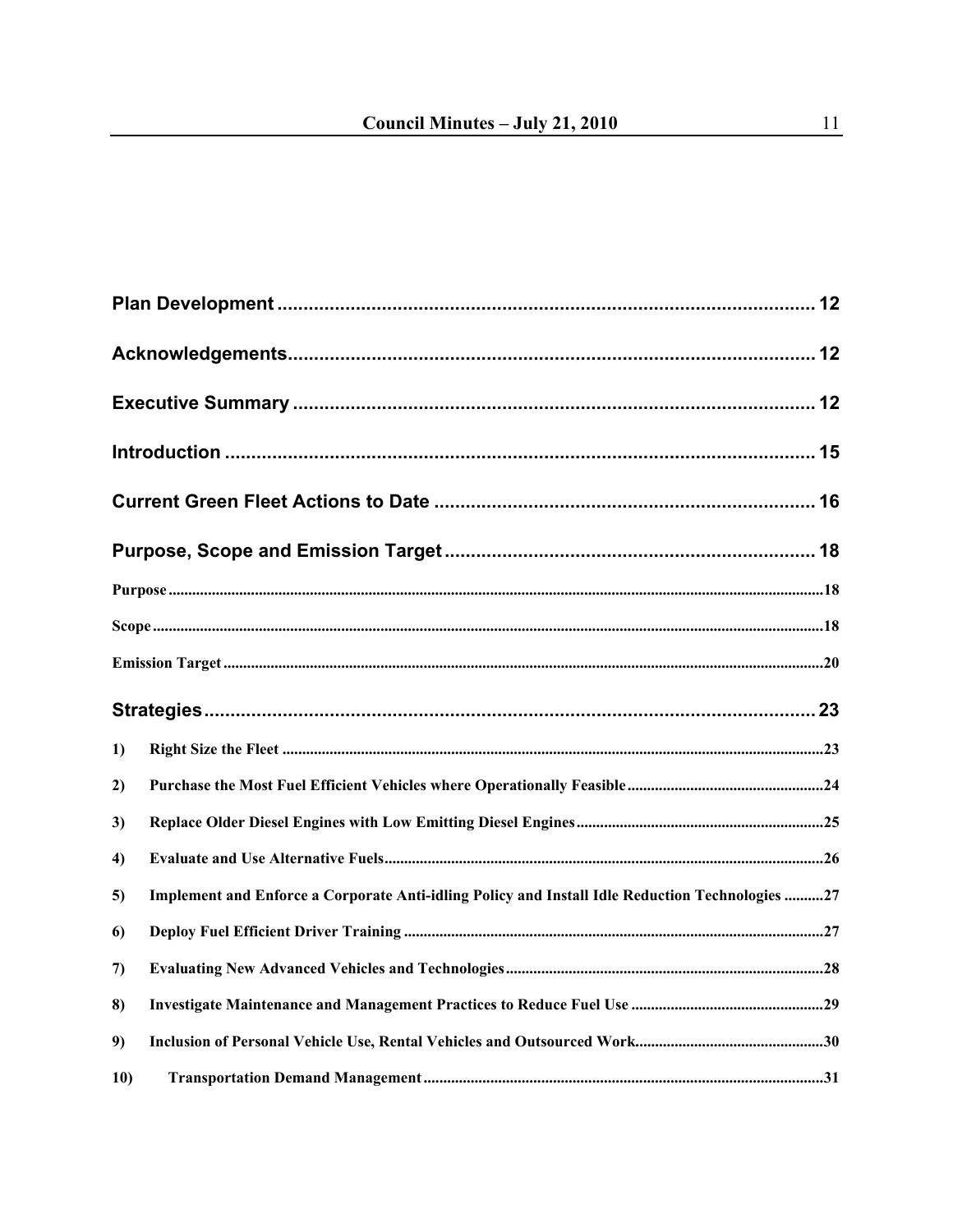| 12  | Council Minutes - July 21, 2010 |    |  |  |  |  |
|-----|---------------------------------|----|--|--|--|--|
| 11) |                                 |    |  |  |  |  |
|     |                                 |    |  |  |  |  |
|     |                                 |    |  |  |  |  |
|     |                                 | 34 |  |  |  |  |

# **1 Plan Development**

The Green Fleet Plan was written by staff at the City of Winnipeg's Fleet Management Agency. Prior to developing the plan, the Agency reviewed municipal green fleet plans and incorporated elements from existing municipal plans, current green fleet activities being pursued by the City's Fleet Management Agency, best industry practices for greening a municipal fleet and incorporated recommendations from the City of Winnipeg's Green Fleet Plan Committee, the City of Winnipeg's GHG Reduction Committee and the City of Winnipeg Mayor's Environmental Advisory Committee.

A Green Fleet Plan Committee was established at the onset of the plan development to provide input on the content of the plan and as such, the Plan is a culmination of strategies and actions brought forward through consultation with various City of Winnipeg Departments.

The Green Fleet Plan committee consisted of eighteen City of Winnipeg Departmental and Special Operating Agency representatives who developed and reviewed all of the plan components.

The Winnipeg Fleet Management Agency and the City's Environmental Coordinator were cochairs of the Green Fleet Plan Committee.

# **2 Acknowledgements**

The Co-Chairs of the City's Green Fleet Plan committee would like to thank the City of Winnipeg's Green Fleet Plan Committee for their ongoing efforts input into the development of the Green Fleet Plan.

Additionally, the Co-chairs would like to thank the City of Winnipeg Mayor's Environmental Advisory Committee and the City of Winnipeg's Greenhouse Gas Reduction Group for providing their input and recommendations that were incorporated into the development of the Green Fleet Plan.

# **3 Executive Summary**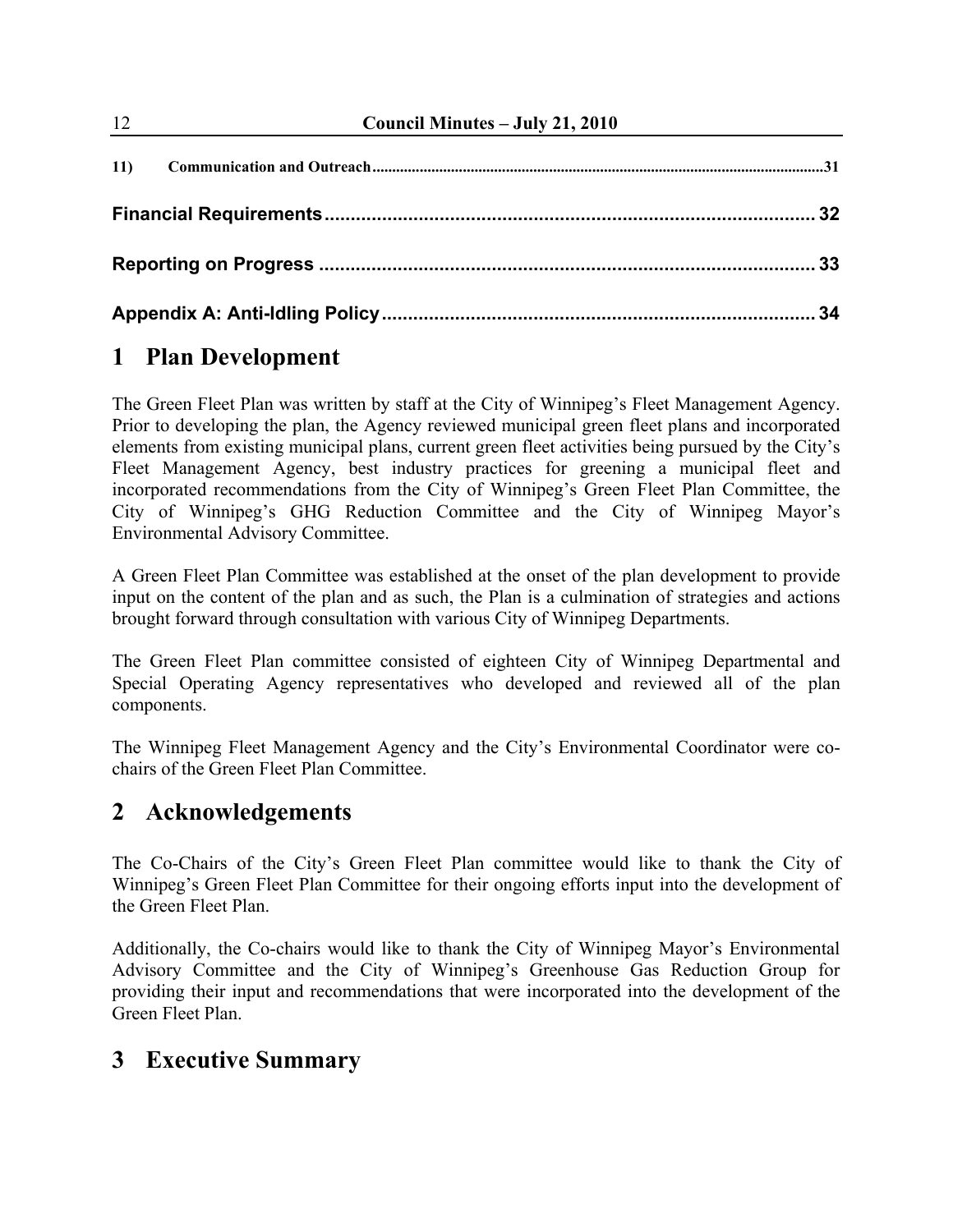The City of Winnipeg is dedicated to reducing emissions from its corporate vehicle fleet and has developed a Green Fleet Plan to reduce the environmental impact of the City's vehicle and equipment fleet by reducing fuel consumption and emissions.

 The Green Fleet Plan will achieve its goal of reducing emissions while maintaining or increasing the level of service offered to citizens of Winnipeg.

The City of Winnipeg will implement a set of eleven strategies aimed at reducing its 2019 greenhouse gas emissions from its corporate fleet by 17.65% from 1998 levels.

| <b>Estimated GHG Reductions</b> |                            |                 |  |  |  |  |  |
|---------------------------------|----------------------------|-----------------|--|--|--|--|--|
| 1998 GHG Levels                 | 2019 GHG Levels (estimate) |                 |  |  |  |  |  |
| 18,885 tonnes                   | $18,771$ tonnes            | $15,553$ tonnes |  |  |  |  |  |

City wide, this reduction equates to a reduction of 4.87 % of the City's total corporate GHG inventory from 1998 levels. Vehicle emissions are the largest source of greenhouse gas emissions from the City's corporate activities.

The Green Fleet Plan is anticipated to result in a net savings to the City over the ten year timeframe for which it is implemented. The total cost of the Green Fleet Plan is estimated at \$3.9 Million. There is an anticipated savings of \$4.8 Million. The net savings is estimated at \$0.9 Million.

The City of Winnipeg has approximately 2,700 motorized vehicle and equipment units in its entire fleet. Winnipeg's Green Fleet Plan contains eleven action-oriented strategies to help reduce air pollution and lower noxious air pollutants currently focusing on 2,109 units with the intent to extend the plan to include the emissions benefits from the Transit Department's fleet by 2011.

All of the strategies within the Green Fleet Plan have associated performance indicators to measure progress towards that strategy. However, certain actions within the eleven strategies do not include emission reduction estimates associated with that action because the action is not readily quantifiable For example, certain strategies include actions to investigate the feasibility of initiatives that could reduce emissions and until this investigation is complete the emission reduction cannot be reasonably assumed. The plan does present estimates for key actions that are anticipated to provide significant emission reductions. As the plan is rolled out, all possible activities that can be measured in terms of their emission reduction potential will be quantified in the annual reporting for the plan.

Each of the strategies and corresponding actions that have quantifiable emission reductions are denoted in the table below.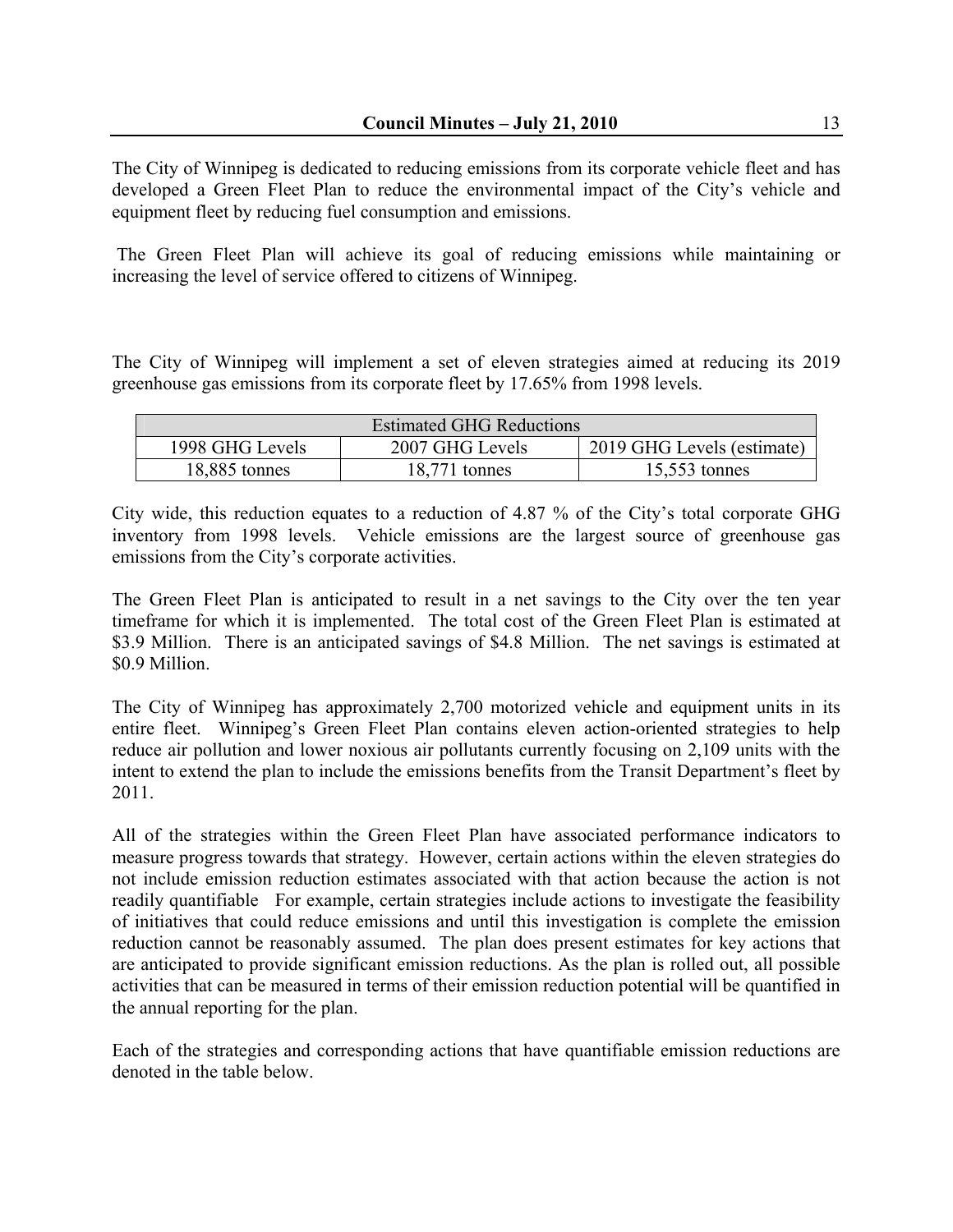| <b>Strategy</b>                | <b>Key Activity</b>                  | <b>Operational Expenditures</b><br>(Millions) |                 | <b>Operational Savings</b><br>(Millions) |             |      |                          | <b>Annual GHG Reduction</b><br>(Tonnes eCO2/Year) |               |       |       |
|--------------------------------|--------------------------------------|-----------------------------------------------|-----------------|------------------------------------------|-------------|------|--------------------------|---------------------------------------------------|---------------|-------|-------|
|                                |                                      |                                               | 2010 - 2014     |                                          | 2015 - 2019 |      | 2010 - 2014              |                                                   | $2015 - 2019$ | 2014  | 2019  |
|                                | evel I: Already Planned Expenditure  |                                               |                 |                                          |             |      |                          |                                                   |               |       |       |
| <b>Alternative Fuels</b>       | 10% Ethanol Use                      | \$                                            |                 | \$                                       |             | \$   | $\overline{\phantom{0}}$ | S                                                 |               | 878   | 878   |
|                                |                                      |                                               |                 |                                          |             |      |                          |                                                   |               |       |       |
|                                | evel II: Additional Projects         |                                               |                 |                                          |             |      |                          |                                                   |               |       |       |
| <b>Fuel Efficient Vehicles</b> | Green Purchasing Specifications      |                                               |                 |                                          |             |      | $\overline{\phantom{0}}$ |                                                   |               | 236   | 472   |
|                                | <b>Hybrid Replacement Program</b>    |                                               | 0.61            |                                          | 1.50        | - 55 | 0.21                     |                                                   | 0.49          | 158   | 264   |
|                                | Diesel Replacement Program           |                                               | 0.45            |                                          | 0.79        |      | 0.18                     |                                                   | 0.31          | 69    | 75    |
| Right Size the Fleet           | Match Vehicle Use to Job Requirement | \$                                            |                 |                                          |             |      | 0.13                     |                                                   | 0.13          | 69    | 75    |
| <b>Alternative Fuels</b>       | <b>Biodiesel Use</b>                 |                                               |                 |                                          |             |      | $\overline{\phantom{a}}$ |                                                   | -             | 199   | 199   |
| <b>Idle Reduction</b>          | Anti-Idling Policy                   |                                               |                 |                                          |             |      | 0.82                     |                                                   | 2.19          | 670   | 1,341 |
|                                | <b>Idle Reduction Technologies</b>   |                                               | 0.14            | l \$                                     | 0.37        |      | 0.11                     |                                                   | 0.20          | 14    | 27    |
| Total                          |                                      |                                               | 1.20 $\sqrt{3}$ |                                          | 2.66        |      | 1.45                     |                                                   | 3.33          | 2.293 | 3.332 |

#### **Summary of Costs and Emission Reductions**

Each year, performance indicators will be measured to assess the progress and success of all strategies and the overall plan towards our emission reduction goal.

An annual report of the Green Fleet Plan will be submitted to Executive Policy Committee for review. The report will be authored by the WFMA with the input from all participating departments. Departmental trends will be provided in the annual report and adjustments will be made to the strategies if they are not completing the desired result. This process will ensure that the City is working toward achieving the targeted emission reduction.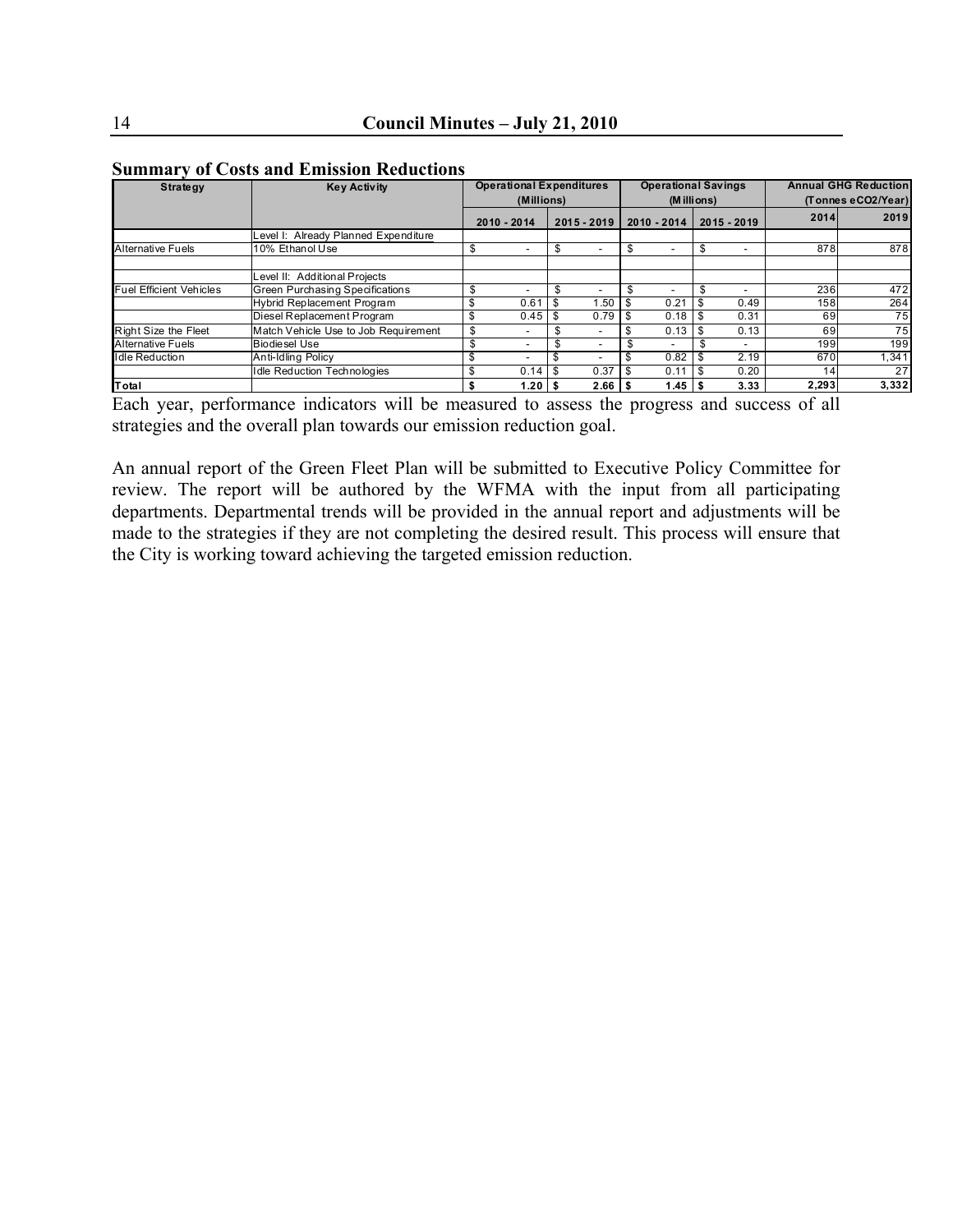# **4 Introduction**

1

Since 2003 the City has been implementing a corporate Climate Change Action Plan that has thus far reduced corporate GHG emissions to 20% below 1998 levels. The largest sources of corporate GHG emissions are from the Vehicle and Civic Building sectors as shown in the following charts:



The City of Winnipeg reduced corporate emissions from 68,452 tonnes of CO2 equivalent greenhouse gases in 1998 to 54,624 tonnes of CO2 equivalent greenhouse gases in 2007. Emissions from the City's vehicle fleet have also been reduced during this period and the City of Winnipeg is deploying a Green Fleet Plan to ensure this downward trend continues.

The combustion of [fossil fuels](http://www.ec.gc.ca/cleanair-airpur/Fuels-WS1BFB4A0C-1_En.htm) to power vehicles and engines such as [cars, trucks,](http://www.ec.gc.ca/cleanair-airpur/Cars_and_Trucks-WSEC8E75D0-1_En.htm) buses an[d](http://www.ec.gc.ca/cleanair-airpur/Farming_and_Construction-WS91EB3829-1_En.htm) [construction](http://www.ec.gc.ca/cleanair-airpur/Farming_and_Construction-WS91EB3829-1_En.htm) equipment has significant environmental and health impacts. Some of the pollutants emitted from City vehicles and equipment include greenhouse gases, volatile organic compounds (VOC's), nitrogen oxides (NOx), particulate matter (PM), carbon monoxide (CO), and sulfur oxides (SOx), all of which cause varying types of detrimental environmental and health effects. According to Environment Canada, air pollution is inextricably linked to numerous health conditions including respiratory diseases (i.e. asthma), cardiovascular disease, allergies, and neurological effects<sup>1</sup>.

Over the last several years the City has been actively involved in exploring opportunities for greening its fleet operations and the Green Fleet Plan will continue these efforts while deploying additional strategies aimed at making the fleet as environmentally sustainable as possible.

<sup>&</sup>lt;sup>1</sup> 2007, Environment Canada, *Transportation*, Retrieved January 28, 2009 from http://www.ec.gc.ca/cleanairairpur/Transportation-WS800CCAF9-1\_En.htm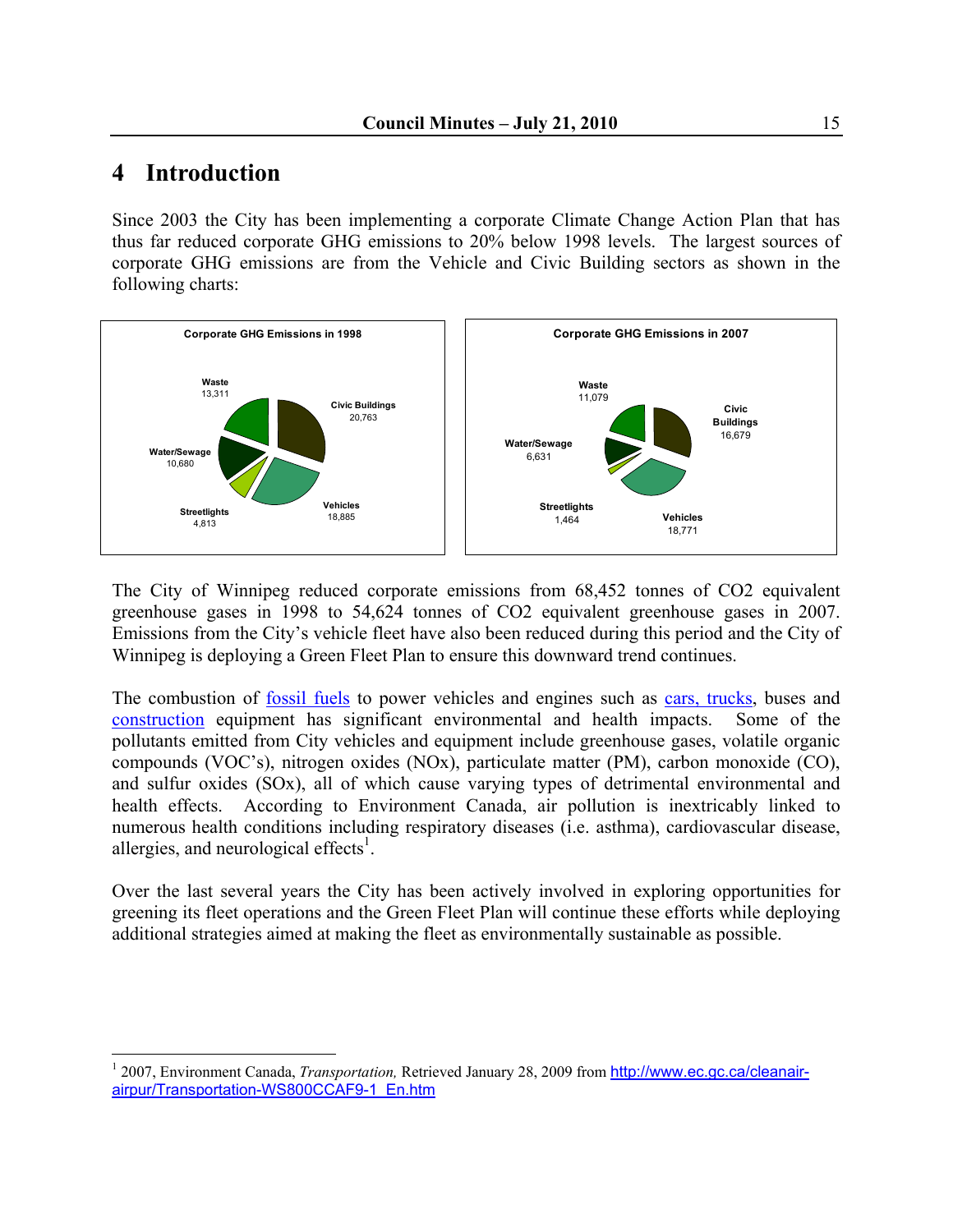# **5 Current Green Fleet Actions to Date**

Some of the types of green fleet actions currently deployed by the City include:

#### *Low Emission Diesels:*

The City has purchased new pieces of heavy equipment since 2007 that have low emission engines, which results in lower emissions and improved fuel efficiency over older diesel vehicles in the fleet. The upcoming 2010 diesel engines standard will have significantly lower emissions over previous models. While the 2007 diesel engines emit a slightly higher amount of pollution per litre than gasoline fuel, the fact that many newer diesel engines are 20% more fuel efficient than pre 1990 models, makes them a greener choice. Additionally, the new engines have improved operational capabilities.

#### *Hybrid Evaluations:*

The City has fifty three hybrid gas electric vehicles in its fleet and continually monitors and assesses vehicle performance and the fuel efficiency of these hybrids. To date, these vehicles have performed well in all seasons and have proven to be the most fuel-efficient vehicles in the fleet. The City's Transit Department has also conducted evaluations with hybrid bus technology.

#### *Fuel Efficiency*

The City ensures that fuel efficiency is a key criterion in all its vehicle purchasing tenders so that fuel efficiency is a part of the set of evaluation criteria considered when selecting vehicles for purchase. The City also distributed a comprehensive fuel efficiency guide to City employees that highlights tips and strategies on how to reduce fuel consumption such as having properly inflated tires and employing fuel efficient driving techniques.

#### *Idle Monitoring & Technology Evaluations:*

In instances where a vehicle is normally required to be kept running, such as to have safety lights engaged while at a job site or to prevent ignition failure during cold weather, the City is evaluating technologies that could provide the necessary auxiliary heating, cooling and battery power using a fraction of the fuel that would normally be consumed while idling. Some City Departments, such as the Transit Department already have an anti-idling policy in place to reduce idling in City buses and other Departments such as the Parking Authority have technologies installed in their vehicles that monitor real-time idling in their vehicles to help reduce their carbon footprint.

#### *Biodiesel Study:*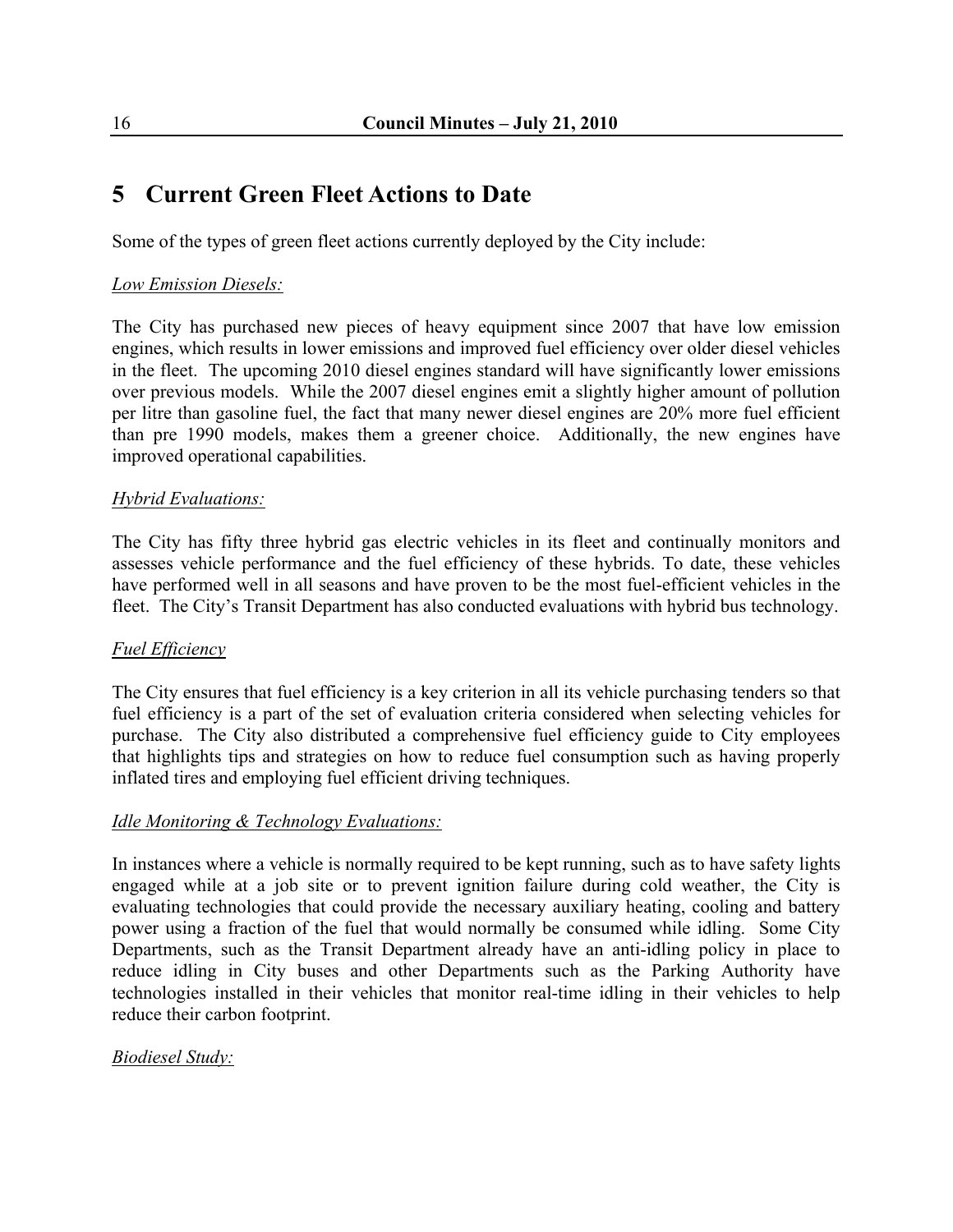In 2009, the City of Winnipeg completed a year-and-a-half long study on biodiesel fuel. The results of the study will be released in 2010. Biodiesel is a cleaner burning alternative to diesel fuel that can be made from new or used animal fat and vegetable oil such as canola or restaurant grease. This evaluation is part of a program funded through a partnership with Transport Canada. Twenty Streets Maintenance vehicles began used a blend of 5% and 10% biodiesel to 95% and 90% diesel fuel (B10) as part of the evaluation.

#### *Evaluating Advanced Vehicle Technologies:*

Every day new vehicle technologies are being deployed to green the transportation sector. The City continually monitors new advanced vehicle technologies and the Winnipeg Fleet Management Agency is currently evaluating a plug-in hybrid gas electric vehicle as part of a project funded by the Province of Manitoba. The project entails converting a City of Winnipeg Toyota Prius to become a plug-in hybrid gas electric vehicle. The vehicle's estimated average mileage is 125 mpg.

### *Support for the Red River Valley Clean Cities Coalition Winnipeg Chapter:*

Winnipeg Fleet Management Agency provides administrative support to the Red River Valley Clean Cities Coalition (RRVCCC) Winnipeg Chapter Inc. The RRVCCC Winnipeg Chapter is a voluntary partnership between government, business, non-profit organizations and postsecondary institutions with a mandate to promote alternative fuels, clean vehicle technologies (including idle reduction and fuel efficiency), and sustainable transportation choices in Manitoba. The Coalition hosts conferences, workshops and events to educate local stakeholders on sustainable transportation topics of interest and is part of a larger program coordinated by the U.S. Department of Energy. There are 90 coalitions in the U.S. and the Winnipeg Chapter is the only Canadian partner in the program. The Clean Cities website is located at <http://www.cleancitieswinnipeg.org/>

#### *Participating in the municipal fleet forum-CAMFM:*

The City of Winnipeg is a founding member of a municipal fleet forum called the Canadian Association of Municipal Fleet Managers. The forum was launched in 2004 and is a consortium of municipal fleet managers. The mandate of the association is to share information on alternative fuels, advance vehicle technologies, environmental initiatives, in addition to best business practices for municipal fleets across Canada.

#### *Boards and Workshops:*

The City has been invited to sit on various boards and attend focus group workshops to provide input into policy direction on sustainable transportation initiatives in Manitoba. Most recently the City participated on the Provincial Vehicle Standards Advisory Board which was appointed by the Minister of Energy and Mines, Jim Rondeau. The Board's mandate was to establish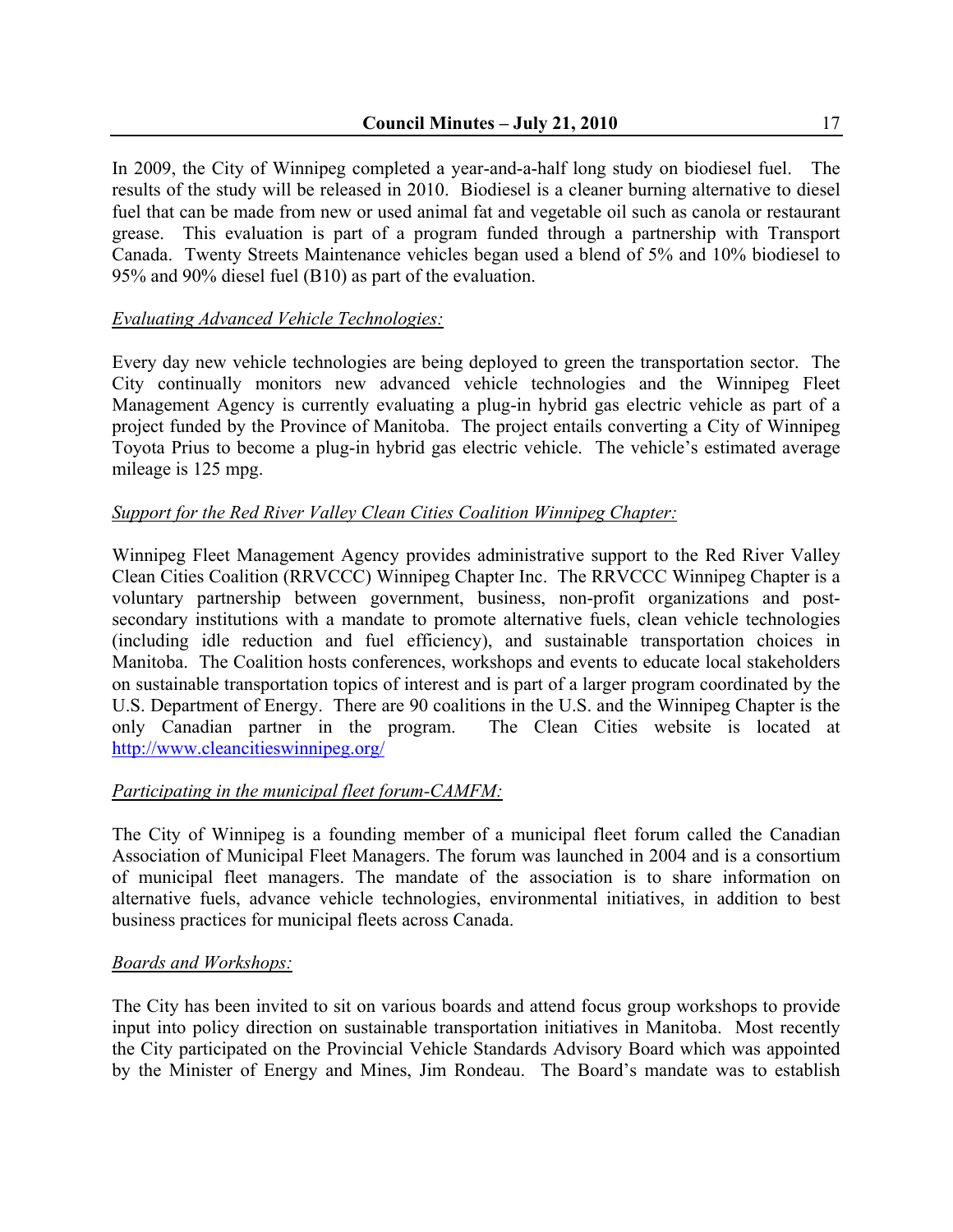vehicle fuel economy standards for new vehicle sales in Manitoba. The City has also been represented on the Provincial Biodiesel Board and currently sits on a board established by Manitoba Hydro that is a stakeholder group focused on investigating the feasibility of electrifying the transportation system, including discussions on plug-in hybrid gas electric and fully electric vehicle opportunities.

# **6 Purpose, Scope and Emission Target**

#### **6.1 Purpose**

The purpose of the Green Fleet Plan is to reduce the environmental impact of the City's vehicle and equipment fleet by reducing fuel consumption and emissions. The Green Fleet Plan will achieve its goal while maintaining or increasing the level of service offered to citizens of Winnipeg.

Consideration of all strategies within the Green Fleet Plan will take into account life cycle cost management principles that are the cornerstone of the City's fleet management business.

### **6.2 Scope**

#### *Scope of Vehicles & Equipment*

All City of Winnipeg vehicles and equipment will fall into the scope of this plan. The City of Winnipeg has a vehicle and equipment inventory of 2,699 units in its fleet ranging in scale from riding lawn mowers to Transit buses. The City of Winnipeg's Fleet Management Agency (WFMA) is responsible for managing 1,610 of these units, representing approximately 60% of City vehicles. There are 1,089 units that are not managed by the WFMA, including Winnipeg Transit Department fleet, Police Department fleet and the Fire and Paramedic Department's heavy fleet. These categories of vehicles, equipment and buses have unique operating requirements within the City of Winnipeg and will address the greening of their fleet in a slightly different manner than the 1,610 WFMA-managed fleet vehicles and equipment.

| City-Owned Vehicle Breakdown (approximate) |                                |                                      |                                  |  |  |  |  |
|--------------------------------------------|--------------------------------|--------------------------------------|----------------------------------|--|--|--|--|
| <b>Number of Vehicles</b>                  | Description                    | Department                           | <sup>1</sup> % Relative to Total |  |  |  |  |
| 1,610                                      | <b>WFMA Managed Units</b>      | Variety of Civic Departments         | 59.65%                           |  |  |  |  |
| 105                                        | Fire Dept Heavy Fleet          | Winnipeg Fire and Paramedic Services | 3.89%                            |  |  |  |  |
| 394                                        | Police Vehicles                | Winnipeg Police Service              | 14.60%                           |  |  |  |  |
| 590                                        | Buses (545) & Light Fleet (45) | Winnipeg Transit                     | 21.86%                           |  |  |  |  |
| 2,699                                      |                                |                                      | 100%                             |  |  |  |  |

The breakdown of the City's vehicle inventory is as follows:

The breakdown of fuel use by City owned vehicles is as follows: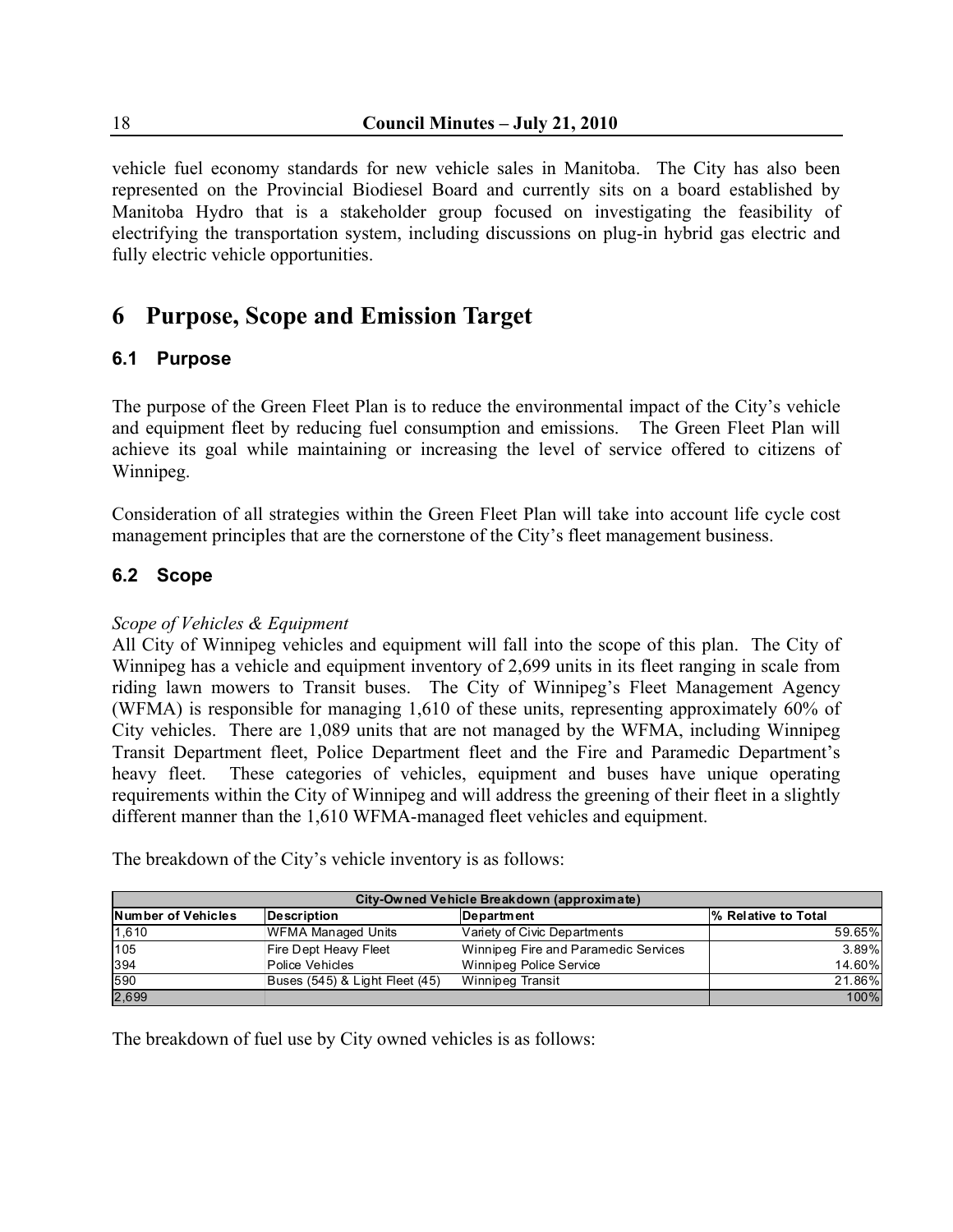| Annual City Fuel Use Breakdown (approximate) |                                 |                                      |        |  |  |  |  |
|----------------------------------------------|---------------------------------|--------------------------------------|--------|--|--|--|--|
| Annual Fuel Use (L)                          | 1% Relative to Total            |                                      |        |  |  |  |  |
|                                              | 5,011,880 WFMA Managed Units    | Variety of Civic Departments         | 22.24% |  |  |  |  |
|                                              | 391,895   Fire Dept Heavy Fleet | Winnipeg Fire and Paramedic Services | 1.74%  |  |  |  |  |
|                                              | 1,257,327   Police Vehicles     | Winnipeg Police Service              | 5.58%  |  |  |  |  |
| 15,878,502 Buses                             |                                 | Winnipeg Transit                     | 70.45% |  |  |  |  |
| 22,539,604                                   |                                 |                                      | 100%   |  |  |  |  |

\*Note - External Customer Annual Fuel Use is 586,686 Litres

Due to the specific nature of their operations, the Winnipeg Police Service and Winnipeg Fire and Paramedic Department will be expected to adhere to most, but not all, of the actions identified within each of the strategies in this plan. Specific exemptions of the Winnipeg Police Service and Winnipeg Fire and Paramedic Department are noted within the strategies section and primarily relate to vehicles responding to emergencies. Ambulances are repaired by Winnipeg Fleet Management Agency, but will be excluded from the Plan since they are primarily provincially owned. Winnipeg Transit also presents an operating environment with unique opportunities and challenges in greening their fleet, most notably because the Transit fleet is comprised primarily of Transit busses. An alternate, Winnipeg Transit-specific Green Fleet Plan will be created as an amendment to this Plan in 2011.

All City departments and SOAs included in the scope, with exception to those noted, will implement all applicable strategies included in the Green Vehicle Plan unless it is demonstrated that the strategies are not operationally feasible for the department or SOA. For example, emergency vehicles such as Fire Trucks responding to a Fire will not be required to follow the City's anti-idling directive at that time.

All 2,699 City vehicles will report on their green fleet initiatives in the same annual report so that the City can assess the concerted efforts to green transportation related initiatives from operating vehicles, equipment and buses used for the delivery of City services. The WFMA will work collaboratively with the Police Department, Fire Department and Winnipeg Transit to develop templates for reporting requirements.

#### *Scope of Emission Analysis*

Currently, the City of Winnipeg's vehicle and equipment fleet's environmental impact is measured directly by total annual fuel usage and the total equivalent annual carbon dioxide tailpipe emissions released. Total annual fuel use is therefore a key indicator for the Green Fleet Plan for which the City of Winnipeg currently has the ability to track accurately and for which there is sufficient historical data for use as a baseline comparator.

While total fuel consumption is a very useful and practical indicator of the City of Winnipeg's overall progress towards a greener fleet, the Green Fleet Plan acknowledges that a full life cycle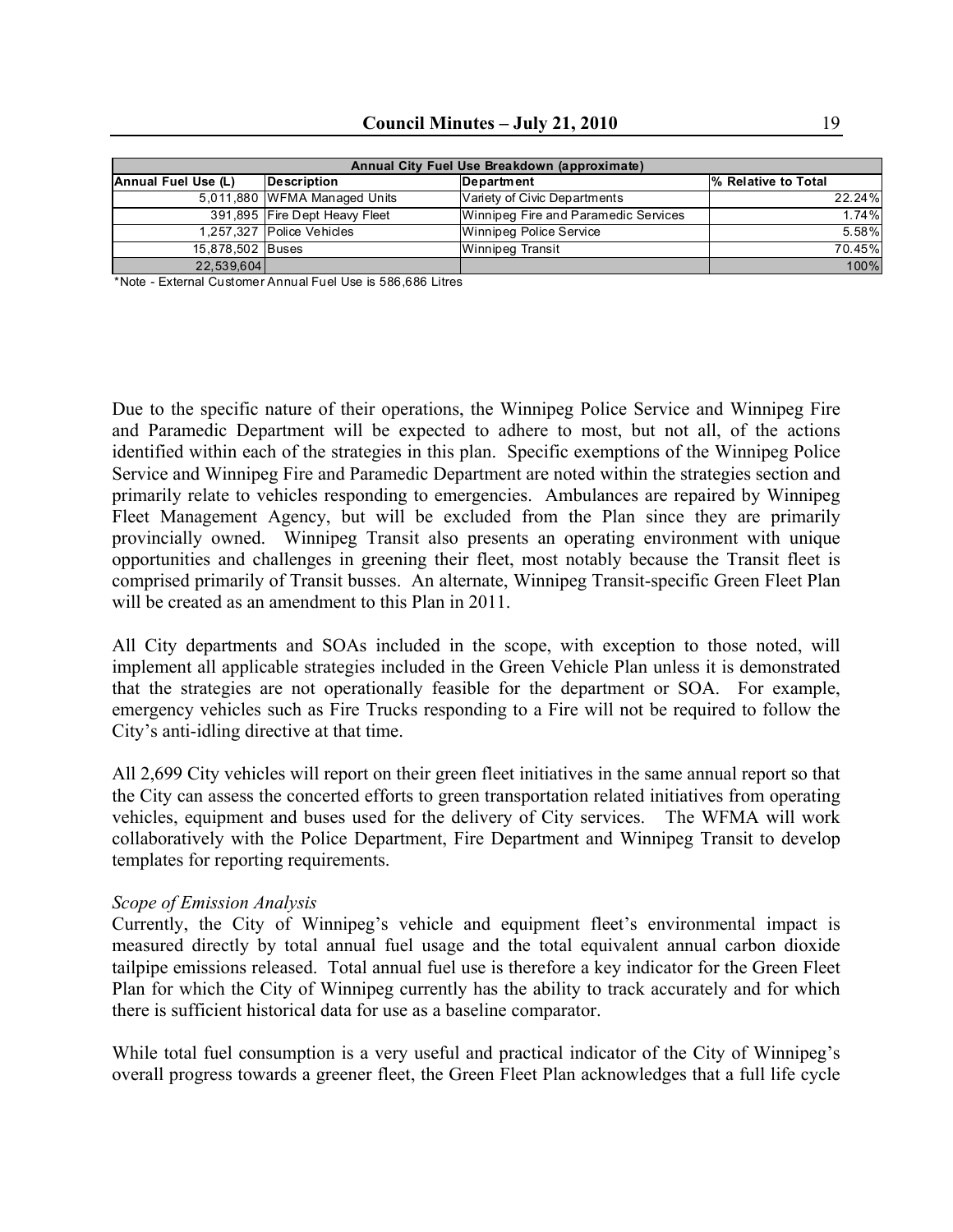analysis of all vehicles & equipment, fuels, technologies, and alternative means would ultimately provide a much clearer understanding of the full environmental impact of the City's fleet. Life cycle analysis considers the total environmental impact of a given product or service necessitated by its existence from resource extraction, processing, distribution, manufacturing, transport, use, decommissioning, and disposal, and thus enables more sound decision making.

The Green Fleet Plan will continue to utilize total fuel use as a primary indicator for City vehicles with the exception of the Transit fleet. The intent is to expand the scope of its analysis towards a life cycle analysis model and a net emissions reduction from Transit operations as resources to do so become available.

The scope of analysis for the Transit Department will be different than that used for the rest of the Green Fleet Plan due to the nature of Transit operations. The Transit Department's emissions performance is most appropriately measured by the emissions avoided when passengers choose to take public transit over their own motor vehicles. There are a variety of reasons for this difference. For example, the demand for Transit service has increased in recent years and is expected to continue. This increase in demand will require additional service hours and an increase in the size of Transit's fleet. This type of demand-driven operational change will result in an increase in the fuel consumed and the production of GHG emissions by Transit vehicles; however, the true impact of improved Transit operations will be a net reduction of vehicle emissions produced in the City.

## **6.3 Emission Target**

By 2019, The Green Fleet Plan is aiming to reduce GHG emissions by 17.65% from 1998 levels for the 2,699 units addressed within the Green Fleet Plan. This reduction in the corporate vehicle fleet emissions is estimated to result in a 4.87% reduction in the City's overall corporate GHG inventory.

Each year an inventory on the GHG emissions from the City's fleet will be evaluated to ensure there is a continuing trend to decreasing emissions. The emissions estimates included in the Green Fleet Plan are based on best available data and once the strategies begin to be deployed and actual emissions are documented, it will provide the City with a mechanism to assess the effectiveness of each strategy in the Plan.

While all of the strategies within the Green Fleet Plan have associated performance indicators to measure progress of the strategy, some activities within the strategies present a challenge to make reasonable assumptions of the potential emission reductions until the activities begin to be implemented. For example some of the strategies are to investigate the feasibility of actions that could reduce emission and until the feasibilities are complete the emission reduction cannot be reasonable assumed. The plan does present estimates for the key activities that are anticipated to provide significant emission reductions. As the plan is rolled out, all possible activities that can be measured in terms of emission reduction will be quantified in the annual reporting for the

20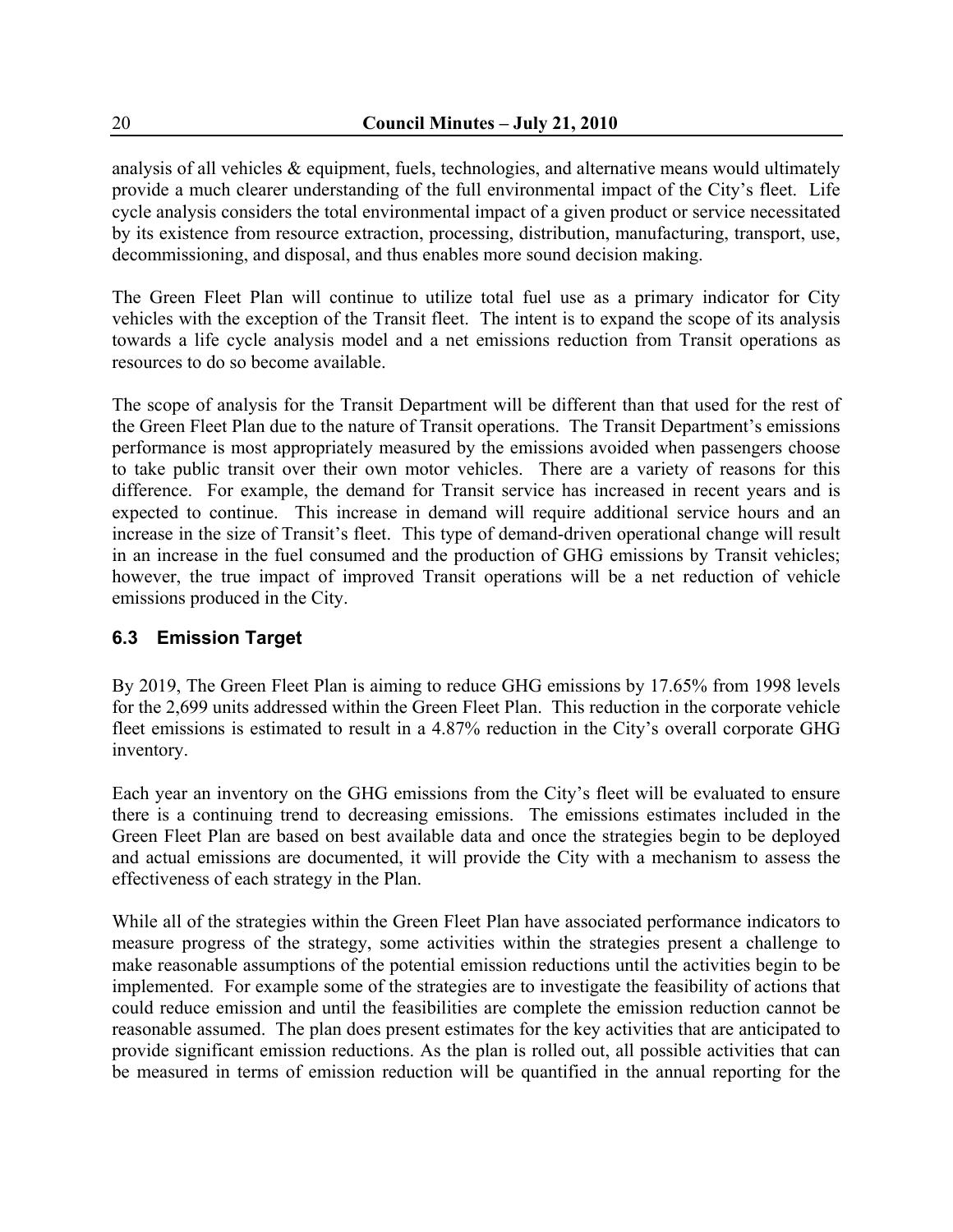| <b>Quantifiable Strategies and Associated Emission Reductions</b> |                                                  |                                         |       |  |  |  |  |  |
|-------------------------------------------------------------------|--------------------------------------------------|-----------------------------------------|-------|--|--|--|--|--|
| <b>Strategy</b>                                                   | <b>Key Activity</b>                              |                                         |       |  |  |  |  |  |
|                                                                   |                                                  | Annual GHG Reduction (Tonnes eCO2/Year) |       |  |  |  |  |  |
|                                                                   |                                                  | 2014                                    | 2019  |  |  |  |  |  |
| <b>Idle Reduction</b>                                             | Anti-Idling Policy & Idle Reduction Technologies | 684                                     | 1,368 |  |  |  |  |  |
| Alternative Fuels                                                 | 10% Ethanol & 2% Biodiesel Use                   | 1.078                                   | 1,078 |  |  |  |  |  |
| <b>Fuel Efficient Vehicles</b>                                    | Green Specifications, Hybrids, Diesels           | 463                                     | 812   |  |  |  |  |  |
| Right Size the Fleet                                              | Match Vehicle to Job Function                    | 69                                      | 75    |  |  |  |  |  |
| Total                                                             |                                                  | 2,293                                   | 3,332 |  |  |  |  |  |

plan. Each of the strategies that have quantifiable emission reductions are denoted in the table below.

It is estimated that the Green Fleet Plan will achieve an annual reduction of 3,332 tonnes of CO2 equivalent emissions by 2019. This estimate is based on best available data and actual emission reduction may be greater or less than anticipated. The greatest reduction in emissions is anticipated to come from idle reduction, followed by alternative fuel use, the purchase and use of fuel efficient vehicles and right sizing the fleet.

In the past, the City has monitored its corporate vehicle fleet emissions using the Federation of Canadian Municipalities PCP model. This model was selected as it provides a consistent framework for analysis that can be used to make comparisons with other municipalities. The City's corporate vehicle related greenhouse gas inventory has historical measurements of greenhouse gas emissions from all City vehicles, with the exception of the Transit's vehicle fleet.

As such, the City does not currently have an inventory for GHG emissions from Transit operations. Part of the new Transit Green Fleet Plan that will be prepared and sent forward as an amendment to this plan will be to develop a baseline GHG inventory related to Transit operations and set an emission reduction target specific to overall Transit operations. The PCP model does not include public transit fleets as the performance indicator used by the model is based on reductions in GHG emissions as measured by fuel consumption. This performance indicator is not appropriate for a public transit operation as it does not measure the true impact of its operations on the vehicle emissions produced in a City.

Transit's emissions performance is most appropriately measured by the emissions avoided when passengers choose to take public transit over their own motor vehicles. There are a variety of reasons for this difference. For example, the demand for Transit service has increased in recent years and is expected to continue. This increase in demand will require additional service hours and an increase in the size of Transit's fleet. This type of demand-driven operational change will result in an increase in the fuel consumed and the production of GHG emissions by Transit vehicles; however, the true impact of improved Transit operations will be a net reduction of vehicle emissions produced in the City.

The Transit Department currently operates a fleet of 545 transit buses and 45 pieces of on-road auxiliary vehicles necessary to support operations. The Transit Department will work with the City's Fleet Management Agency to develop a separate Transit specific amendment to the City's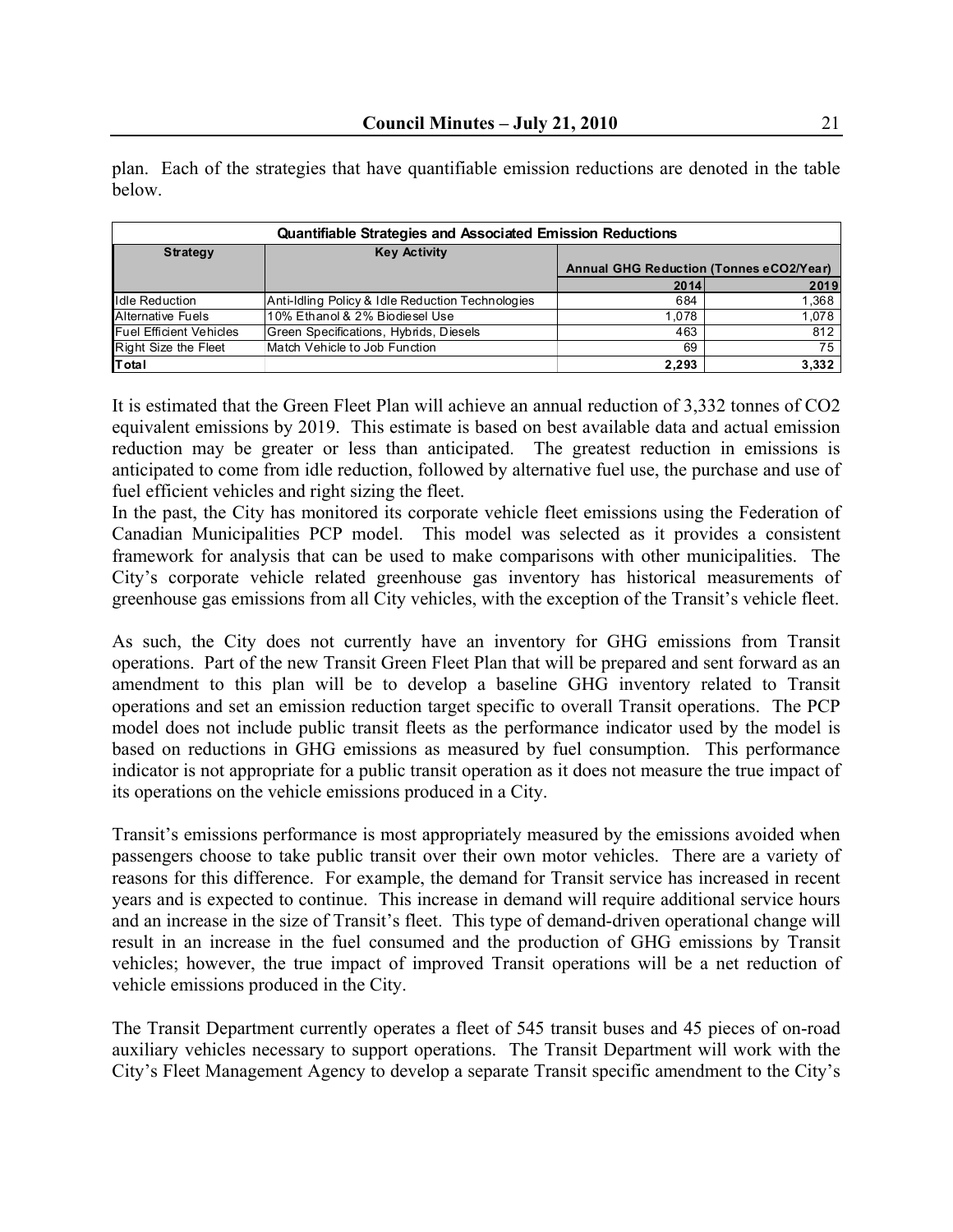Green Fleet Plan to be incorporated into the next annual report in 2011. The Transit Department has been pursuing green fleet activities for many years. Initiatives include the implementation of an anti-idling policy for bus operators in 2005 and testing a variety of alternative fuels and hybrid bus technologies. By creating a green fleet plan aimed at the Transit operations, the Transit Department will be able to establish appropriate performance measures, develop strategies to further reduce emissions from its fleet and establish goals for emissions reductions.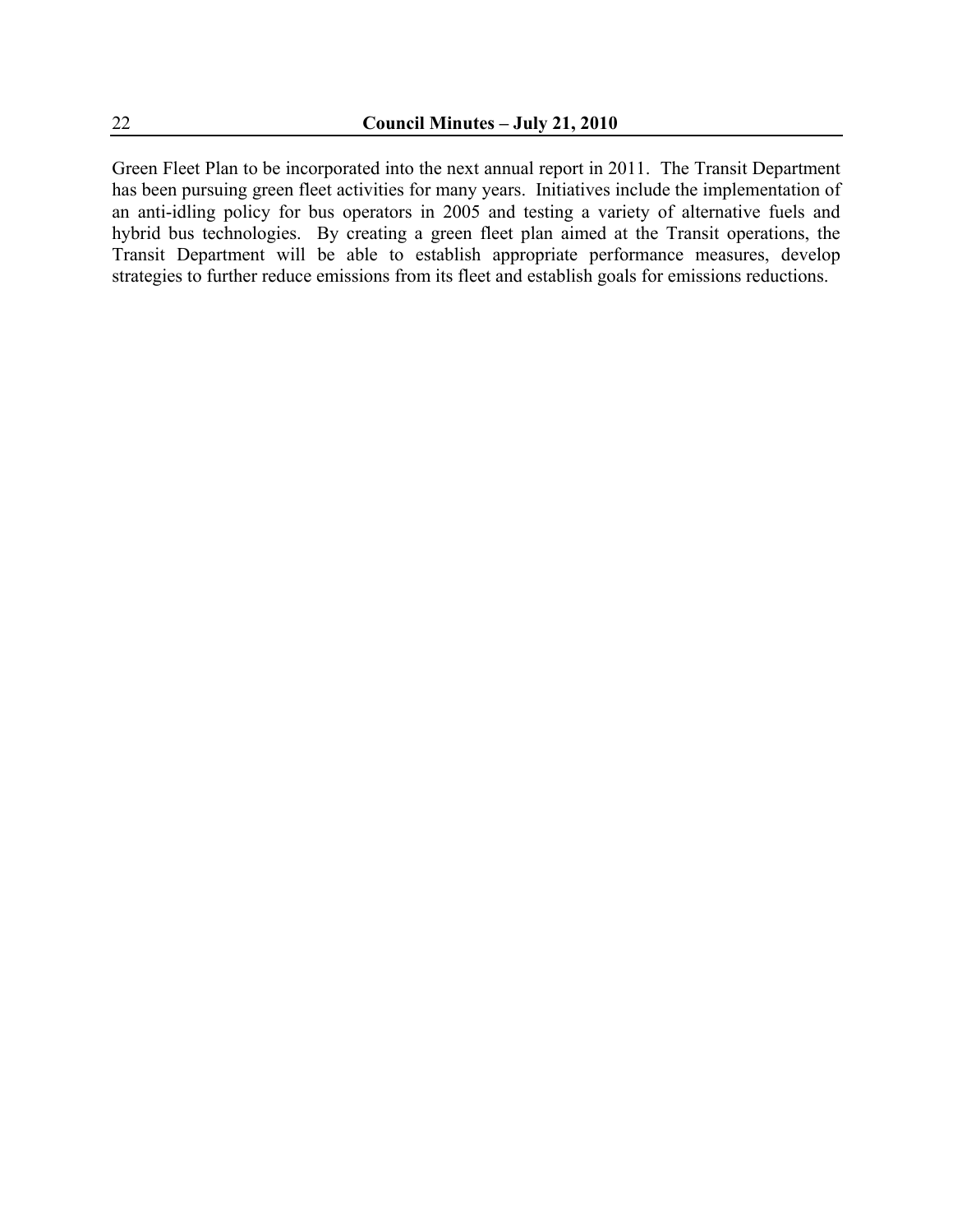# **7 Strategies**

A variety of Green Fleet strategies will be deployed immediately upon approval of the Green Fleet Plan to achieve the targeted emission reductions. Each year, performance indicators will be compiled to assess the progress and success of all strategies and the overall plan.

An annual report of the Green Vehicle Plan will be submitted to the City's Executive Policy Committee for review. Departmental trends will be provided in the annual report and adjustments will be made to the strategies if they are not completing the desired result. New technologies that reduce emissions and vehicle models that are more fuel efficient than their predecessor are continually coming to the market and as such, when these become available new strategies may be identified on an annual basis to incorporate them into the Green Fleet Plan. This process will enable the City to achieve the targeted emission reduction in the most cost effective manner.

Most strategies will be initiated through the Winnipeg Fleet Management Agency in cooperation with affected departments and SOAs since the Agency is the primary entity responsible for purchasing, maintaining and disposing of City vehicles and equipment included in the Green Fleet Plan.

All strategies will be implemented using the principles of life cycle cost management to ensure the strategy does not significantly impact a department's ability to undertake its required functions. The principles of life cycle cost management include the following elements:

- Vehicle capital cost;
- Vehicle operating cost;
- Vehicle functionality (ensuring the vehicle meets operational requirements);
- Vehicle useful life:
- Vehicle resale value; and
- Vehicle maintenance requirements.

There are eleven strategies that will be deployed to Green the City's vehicle and equipment fleet managed by WFMA which include:

#### **1) Right Size the Fleet**

*Goal: Implement actions to reduce the overall number of vehicles and fuel used by the City's fleet in addition to ensuring all City vehicles are appropriately sized for their required job function.* 

| Actions                                               | Performance<br>Indicator | Responsibility      |
|-------------------------------------------------------|--------------------------|---------------------|
| When a vehicle is due for replacement,<br>WFMA<br>(a) | will   Number of         | WFMA in cooperation |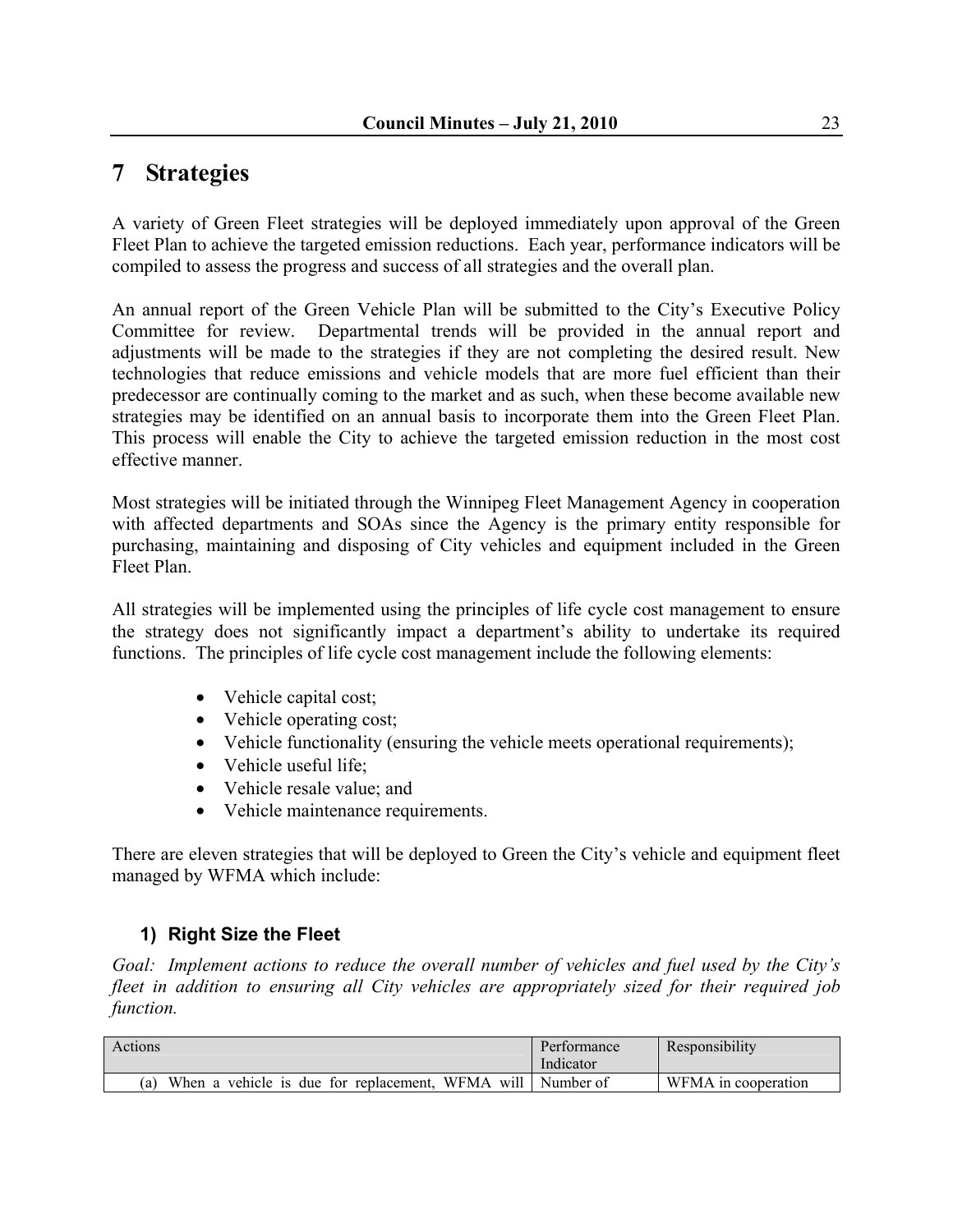| meet with departments and SOAs to determine whether<br>an existing vehicle actually needs to be replaced to meet<br>operational needs. If the vehicle is not required, it will<br>not be replaced, thus reducing the size of the City's<br>vehicle fleet.                                                                                                                                                                                                                                                                                                                                                 | vehicles in the<br>City's fleet              | with Departments and<br><b>SOAs</b><br>Police and Fire will<br>complete this action<br>within their own<br>respective Depts.                  |
|-----------------------------------------------------------------------------------------------------------------------------------------------------------------------------------------------------------------------------------------------------------------------------------------------------------------------------------------------------------------------------------------------------------------------------------------------------------------------------------------------------------------------------------------------------------------------------------------------------------|----------------------------------------------|-----------------------------------------------------------------------------------------------------------------------------------------------|
| (b) Investigate the feasibility of using bicycles instead of<br>vehicles for relevant applications such as in Parks,<br>Parking authority, some Police patrol staff and City pool<br>vehicles, which is at the discretion of individual<br>departments.                                                                                                                                                                                                                                                                                                                                                   | Number of<br>vehicles in the<br>City's fleet | WFMA in cooperation<br>with Departments and<br>SOAs.<br>Police and Fire will<br>complete this action<br>within their own<br>respective Depts. |
| (c) Encourage multi-purpose vehicles, such as outfitting one<br>vehicle with multiple attachments so the vehicle can<br>conduct multiple functions, that otherwise would have<br>required two separate vehicles.                                                                                                                                                                                                                                                                                                                                                                                          | Number of<br>vehicles in the<br>City's fleet | WFMA in cooperation<br>with Departments and<br>SOAs.<br>Police and Fire will<br>complete this action<br>within their own<br>respective Depts. |
| (d) Encourage vehicle sharing amongst Departments and<br>SOAs whereby the vehicle is only needed on a seasonal<br>basis for respective Departments and SOAs.<br>The<br>method to implement will include:<br>Upon the year a vehicle is to be replaced,<br>Departments and SOAs will advise WFMA of<br>vehicles and equipment that are used for<br>seasonal functions.<br>WFMA will review opportunities for vehicle<br>sharing from other seasonal use vehicles.<br>WFMA will provide the recommendation to<br>both departments and will implement the option<br>based on Departmental and SOA approvals. | Number of<br>vehicles in the<br>City's fleet | WFMA in cooperation<br>with Departments and<br>SOAs.<br>Police and Fire will<br>complete this action<br>within their own<br>respective Depts. |
| (e) When a vehicle is up for replacement, the WFMA will<br>meet with Departments to ensure the right size vehicle is<br>purchased for the required job function. This may entail<br>purchasing a smaller vehicle if it meets operational<br>needs or purchasing a larger vehicle in instances where it<br>would improve the fuel efficiency to have a larger<br>vehicle that can carry heavier loads required to<br>undertake a job function.                                                                                                                                                             | Reduction in fuel<br>use                     | WFMA in cooperation<br>with Departments and<br>SOAs.<br>Police and Fire will<br>complete this action<br>within their own<br>respective Depts. |

## **2) Purchase the Most Fuel Efficient Vehicles where Operationally Feasible**

*Goal: Purchase the most fuel efficient vehicle or equipment, providing it meets operational requirements of the Department or SOA.*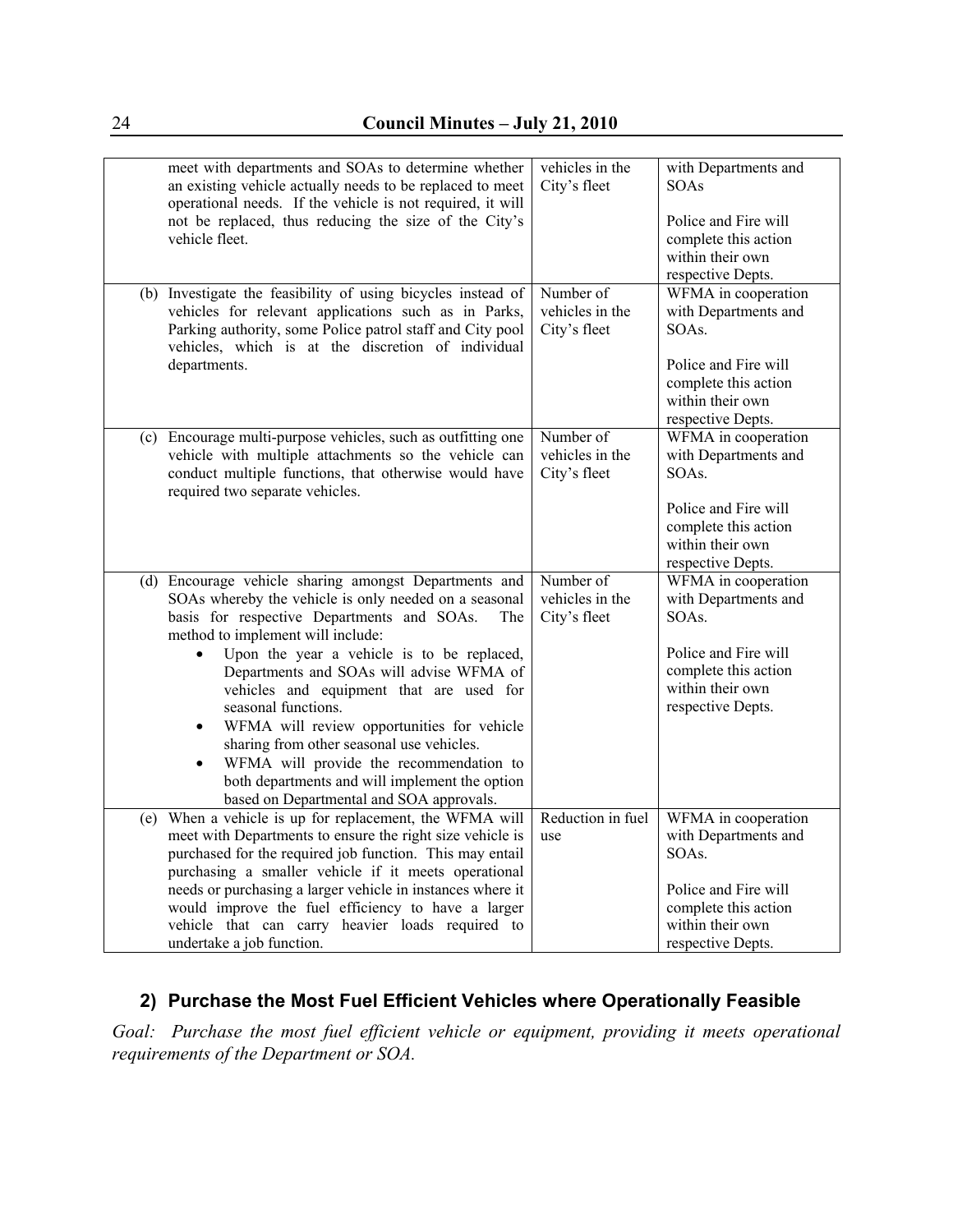| Actions |                                                                                                                                                                                                                                                                                                                                      | Performance<br>Indicator | Responsibility                                                                                                                                           |
|---------|--------------------------------------------------------------------------------------------------------------------------------------------------------------------------------------------------------------------------------------------------------------------------------------------------------------------------------------|--------------------------|----------------------------------------------------------------------------------------------------------------------------------------------------------|
|         | (a) Ensure all light duty fleet tenders put a significant<br>weight on fuel efficiency to ensure light duty vehicles<br>are as fuel efficient as possible.                                                                                                                                                                           | Reduction in fuel<br>use | WFMA in cooperation<br>with Departments and<br>SOAs.<br>Police and Fire will<br>complete this action<br>within their own<br>respective Depts.            |
|         | (b) Review all light fleet tender processes to ensure the<br>process maximizes the potential to purchase the most<br>fuel efficient vehicle possible, including encouraging a<br>larger set of vendors to bid on City tenders and writing<br>green specifications aimed at reducing fuel use into all<br>City vehicle tenders.       | Reduction in fuel<br>use | WFMA in cooperation<br>with Departments and<br>SOAs.<br>Police and Fire will<br>complete this action<br>within their own<br>respective Depts.            |
|         | (c) Purchase hybrid-electric vehicles for light duty, high and<br>extreme usage vehicles, when operationally proven<br>hybrid models are available and meet operational needs.<br>Fifty percent of all high and extreme usage vehicles will<br>be hybrid where hybrid models exist.                                                  | Reduction in fuel<br>use | All Departments and<br>SOAs, with the exception<br>of Police and Fire who<br>will assess the feasibility<br>of this action on a case by<br>case basis.   |
|         | (d) Purchase fuel efficient diesel vehicles and equipment<br>over less fuel efficient gasoline vehicles and equipment<br>where diesel models are available and meet operational<br>needs, in all cases where the diesel alternative is<br>available.                                                                                 | Reduction in fuel<br>use | All Departments and<br>SOAs, with the exception<br>of Police and Fire who<br>will assess the feasibility<br>of this action on a case by<br>case basis.   |
|         | (e) Assess opportunities on a case by case basis for<br>accelerated vehicle<br>replacement for light<br>duty<br>applications (where a vehicle is not yet due for<br>replacement) but that could immediately benefit from a<br>more fuel efficient vehicle and whereby WFMA can<br>accommodate the resale of the vehicle in question. | Reduction in fuel<br>use | WFMA in cooperation<br>with interested<br>Departments and SOAs.<br>Police and Fire will<br>complete this action<br>within their own<br>respective Depts. |

## **3) Replace Older Diesel Engines with Low Emitting Diesel Engines**

*Goal: Replace older diesel engines with new diesel engines that emit significantly less pollution than older models.* 

| Actions                                                                                                                                                            | Performance<br>Indicators | Responsibility                                                                 |
|--------------------------------------------------------------------------------------------------------------------------------------------------------------------|---------------------------|--------------------------------------------------------------------------------|
| (a) When a diesel unit is due for replacement, replace the   Reduction in<br>older and higher emitting diesel engines with newer low  <br>emitting diesel engines. | emissions                 | All Departments and<br>Special Operating<br>Agencies,<br>with the exception of |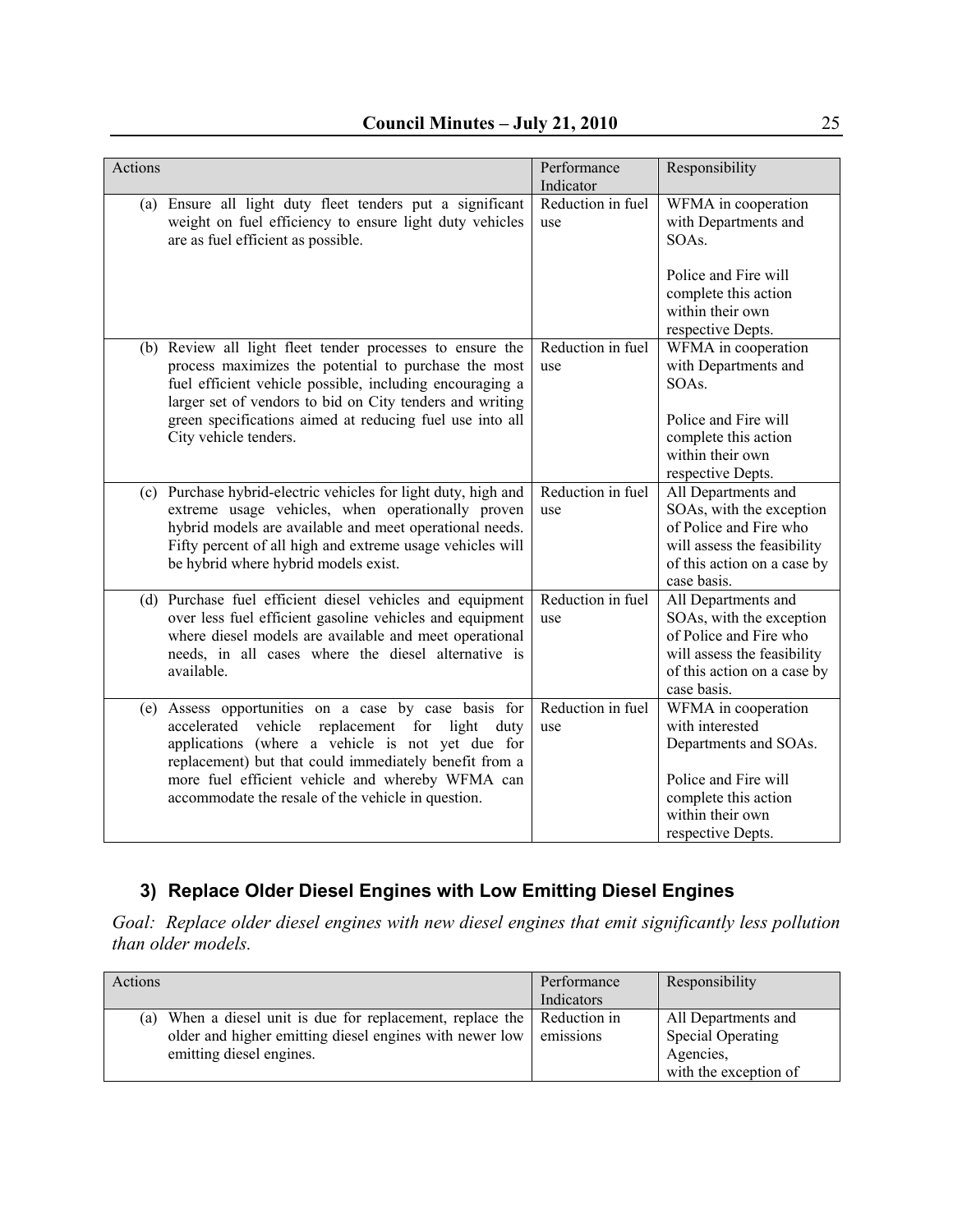|                                                                                                                                                                                                                                       |                           | Police and Fire who will<br>assess the feasibility of<br>this action on a case by<br>case basis. |
|---------------------------------------------------------------------------------------------------------------------------------------------------------------------------------------------------------------------------------------|---------------------------|--------------------------------------------------------------------------------------------------|
| Assess opportunities on a case by case basis for<br>(b)<br>accelerated vehicle replacement of older diesel vehicles<br>not yet due for replacement but that could benefit from a<br>lower emitting diesel engine and whereby WFMA can | Reduction in<br>emissions | WFMA in cooperation<br>with interested<br>Departments and SOAs.                                  |
| accommodate the resale of the vehicle in question.                                                                                                                                                                                    |                           | Police and Fire will<br>complete this action<br>within their own<br>respective Depts.            |

#### **4) Evaluate and Use Alternative Fuels**

*Goal: Use Alternative Fuels in City vehicles when they are either mandated or have been evaluated and proven to meet operational and economic needs for the City and whereby environmental benefits are demonstrated.* 

| Actions                                                                                                                                      | Performance<br>Indicators | Responsibility                                                                                                |
|----------------------------------------------------------------------------------------------------------------------------------------------|---------------------------|---------------------------------------------------------------------------------------------------------------|
| Continue using the provincially mandated 10% blend of<br>(a)<br>ethanol fuel in all gasoline vehicles and equipment<br>operated by the City. | Reduction in<br>emissions | All Departments and<br><b>Special Operating</b><br>Agencies.                                                  |
| Begin using a B2 blend of biodiesel upon renewal of the<br>(b)<br>City fuel tender to comply with anticipated Provincial<br>requirements.    | Reduction in<br>emissions | All Departments and<br><b>Special Operating</b><br>Agencies                                                   |
| Investigate the feasibility of using higher level blends of<br>(c)<br>biodiesel such as B5.                                                  | Reduction in<br>emissions | WFMA in cooperation<br>with Materials<br>Management and all<br>Departments and Special<br>Operating Agencies. |
| Assess all alternative fuel opportunities as they arise,<br>(d)<br>and where they are operationally feasible.                                | Reduction in<br>emissions | WMFA in cooperation<br>with all Departments and<br><b>Special Operating</b><br>Agencies                       |

For the purposes of this Green Fleet Plan alternative fuels are considered to be ethanol, biodiesel, natural gas, propane, and hydrogen. While electricity is an alternative fuel, this plan puts all measures associated with evaluating gas electric hybrids, plug in hybrids and electric vehicles in the strategy associated with testing green advanced vehicle technologies or purchasing fuel efficient vehicles.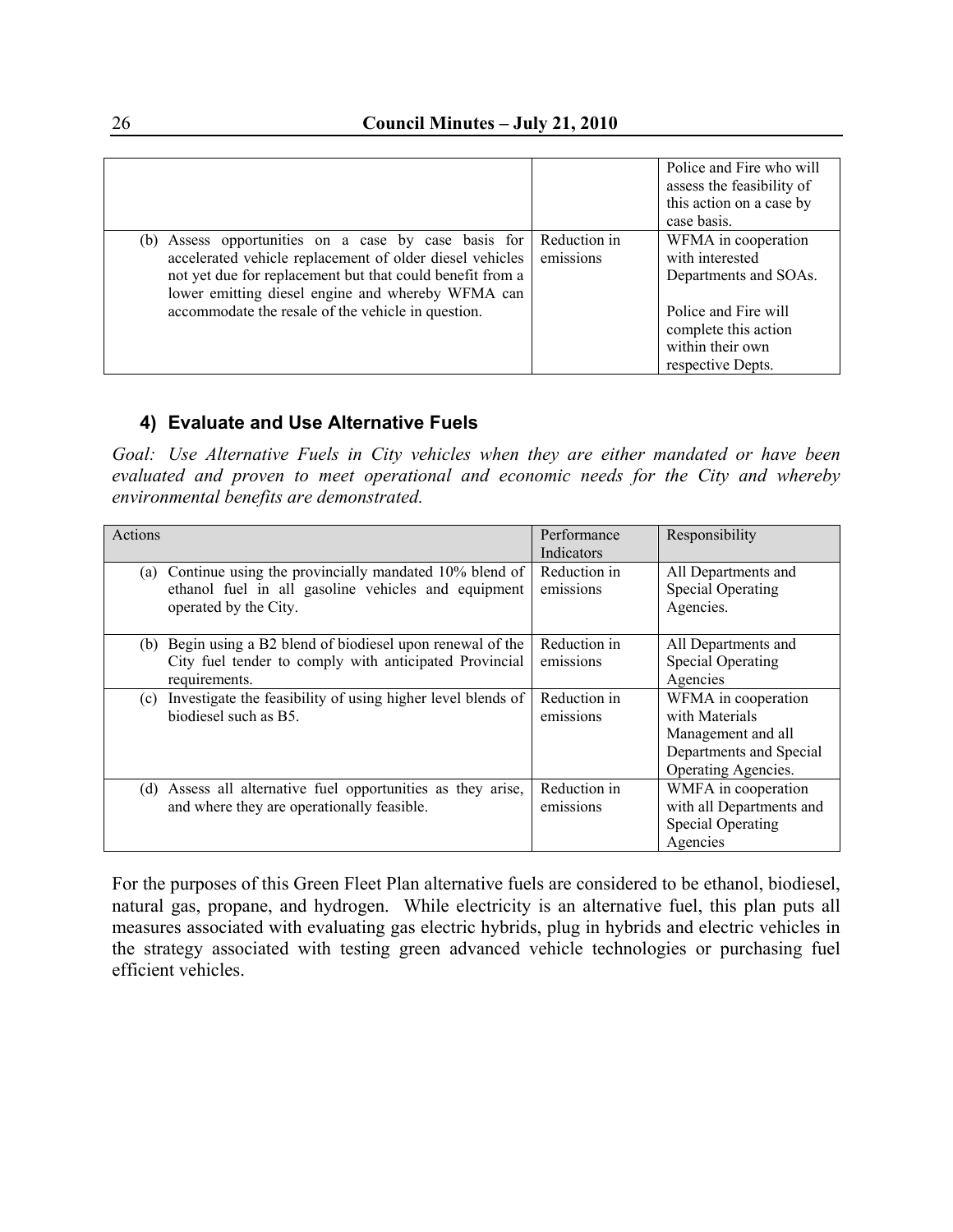#### **5) Implement and Enforce a Corporate Anti-idling Policy and Install Idle Reduction Technologies**

*Goal: Implement and enforce a City wide anti-idling policy that limits the amount of time a City vehicle or piece of equipment can idle and install idle reduction technologies on City vehicles that idle significantly at job sites.* 

| Actions                                                                                                                                                                                              | Performance<br>Indicators                               | Responsibility                                                                                                                                                         |
|------------------------------------------------------------------------------------------------------------------------------------------------------------------------------------------------------|---------------------------------------------------------|------------------------------------------------------------------------------------------------------------------------------------------------------------------------|
| Implement and enforce a City wide anti-idling policy<br>(a)<br>that limits the amount of time a City vehicle or piece of<br>equipment can idle, with an aim to reduce City idling by<br>50% by 2019. | Reduction in<br>idling and<br>reduction in<br>emissions | All Departments and<br><b>Special Operating</b><br>Agencies<br>Police and Fire will aim<br>to reduce idling by 5% by<br>2019 due to the nature of<br>their operations. |
| (b) Install idle reduction technologies such as auxiliary<br>power units that provide battery power, heating and<br>cooling to vehicles while they are at a job site and<br>require these functions. | Reduction in<br>idling and<br>reduction in<br>emissions | All Departments and<br><b>Special Operating</b><br>Agencies.                                                                                                           |

Since the anti-idling policy is multi-faceted, the policy is included in Appendix A of the Green Fleet Plan.

# **6) Deploy Fuel Efficient Driver Training**

*Goal: Deploy fuel efficient driver training to all City vehicle and equipment operators, so that operators can learn specific driving techniques that can reduce fuel use while driving or operating vehicles and equipment in the City's fleet.* 

| Actions                                                                                                                                                                                                                                                                                                                                                                                                                                                                                                                                                                                                                         | Performance<br>Indicator                                  | Responsibility                                                           |
|---------------------------------------------------------------------------------------------------------------------------------------------------------------------------------------------------------------------------------------------------------------------------------------------------------------------------------------------------------------------------------------------------------------------------------------------------------------------------------------------------------------------------------------------------------------------------------------------------------------------------------|-----------------------------------------------------------|--------------------------------------------------------------------------|
| (a) Create an internal cross departmental/SOA working<br>group to deploy this strategy.                                                                                                                                                                                                                                                                                                                                                                                                                                                                                                                                         | Group created                                             | WFMA to initiate                                                         |
| The group will be responsible to:<br>(b)<br>Investigate what driver training program(s) would be<br>suitable for City Departments, starting with an<br>exploration of programs deployed by<br>other<br>municipalities and programs offered by organizations<br>such as the Smart Driver Training offered through the<br>federal government's FleetSmart program or using<br>simulators to provide fuel efficient driver training. The<br>training could also include a component on how to<br>reduce vehicle idling.<br>Assess how the program will be funded.<br>Develop a mechanism to measure the success of the<br>program. | efficiency<br>Fuel<br>training<br>driver<br>plan created. | Efficient<br>Fuel<br><b>Driver</b><br>Training Internal Working<br>Group |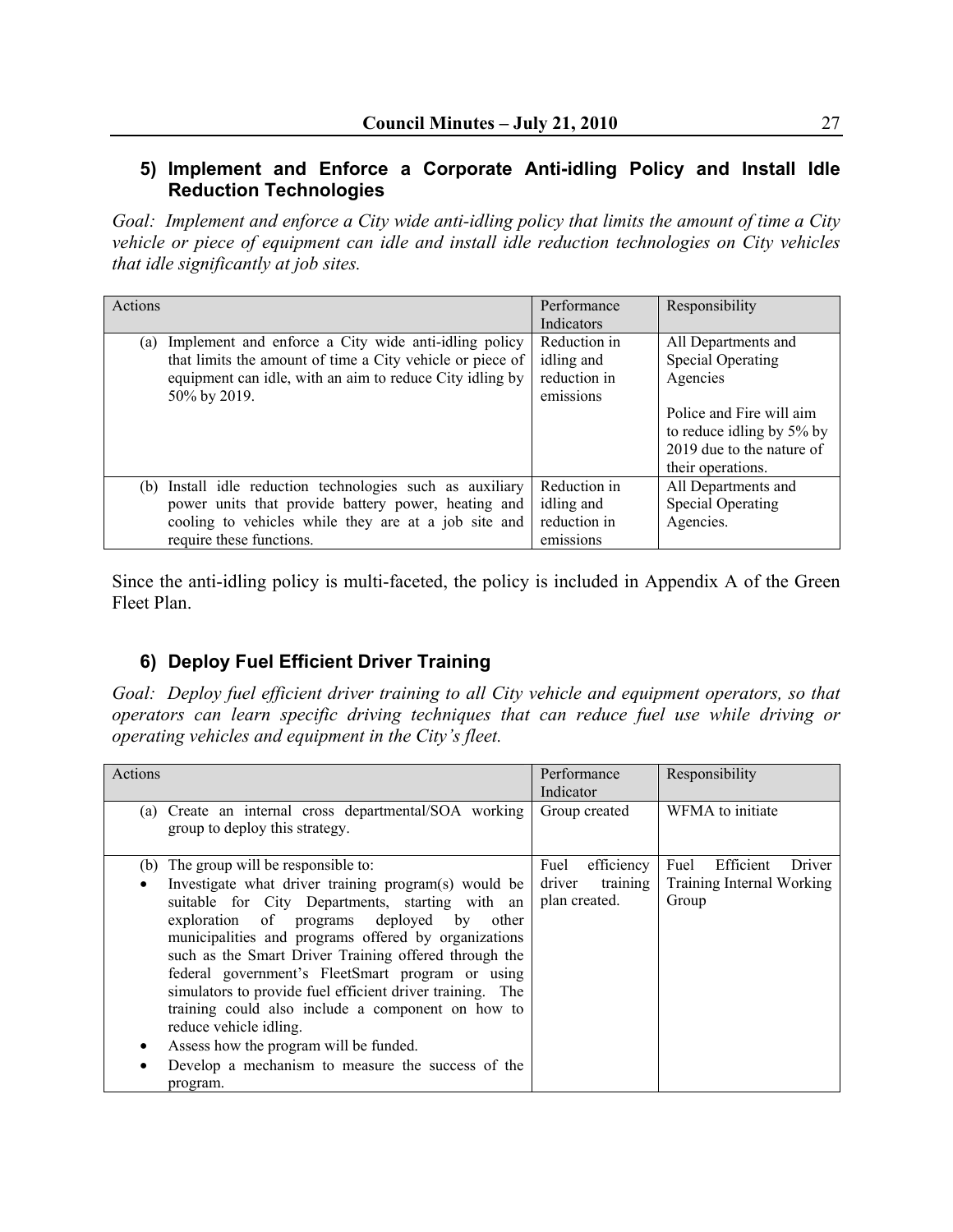| Develop a schedule for deploying the fuel efficient<br>driver program.                              |                                             |                                                                                                                  |
|-----------------------------------------------------------------------------------------------------|---------------------------------------------|------------------------------------------------------------------------------------------------------------------|
| Assess which department will be responsible<br>(c)<br>for<br>deploying the driver training program. | Formalize<br>departmental<br>responsibility | Efficient<br>Fuel<br>Driver<br>Training Internal Working<br>Group                                                |
| (d) Deploy the training City wide.                                                                  | All relevant City<br>operators trained      | <b>TRD</b><br>Police and Fire will assess<br>feasibility<br>of this<br>the<br>action on a case by case<br>basis. |
| Provide WFMA with an annual report on the progress of<br>(e)<br>the program.                        | WFMA receives<br>reporting.                 | <b>TBD</b>                                                                                                       |

## **7) Evaluating New Advanced Vehicles and Technologies**

*Goal: Evaluate advanced vehicles and technologies that offer the potential to reduce fuel use and emissions in City vehicles and equipment, where pre-established data exist to demonstrate its benefits to reduce fuel use and emissions. The evaluation results will be assessed to consider the adoption of the vehicle or technology fleet wide where appropriate.* 

The Department responsible will be able to determine whether any alternative vehicle or technology is suitable or potentially beneficial for evaluation and will conduct the evaluation within their Departments.

| Actions                                                             | Performance        | Responsibility              |
|---------------------------------------------------------------------|--------------------|-----------------------------|
|                                                                     | Indicators         |                             |
| Investigate the feasibility of evaluating a large set of all<br>(a) | Public partners    | WFMA in cooperation         |
| electric vehicles in cooperation with other local public            | approached and     | with other interested local |
| This could include developing a car share<br>entities.              | feasibility of the | public entities.            |
| opportunity for testing electric vehicles in Manitoba.              | project is         |                             |
|                                                                     | assessed.          |                             |
| (b) Evaluate a plug in hybrid gas electric vehicle conversion       | Plug in hybrid     | WFMA in cooperation         |
| that is part of a project sponsored by the Province of              | evaluation         | with the Province of        |
| Manitoba. The project includes the conversion of 10                 | complete and       | Manitoba.                   |
| Toyota Prius' to become plug in hybrid gas electric                 | report submitted.  |                             |
| models.                                                             |                    |                             |
| Evaluate new hybrid gas electric vehicle models, such as<br>(c)     | Number of          | WFMA in cooperation         |
| hybrid pick up trucks, as they become available to assess           | hybrid             | with interested             |
| the actual fuel consumption gains and operational                   | evaluations and    | Departments and SOAs.       |
| functionality. Report on progress.                                  | associated         |                             |
|                                                                     | reports            |                             |
|                                                                     | completed.         |                             |
| (d) Evaluate a fully electric street sweeper.                       | Electric street    | WFMA in cooperation         |
|                                                                     | sweeper            | with Parks division.        |
|                                                                     | evaluation         |                             |
|                                                                     | complete and       |                             |
|                                                                     | report             |                             |
|                                                                     | completed.         |                             |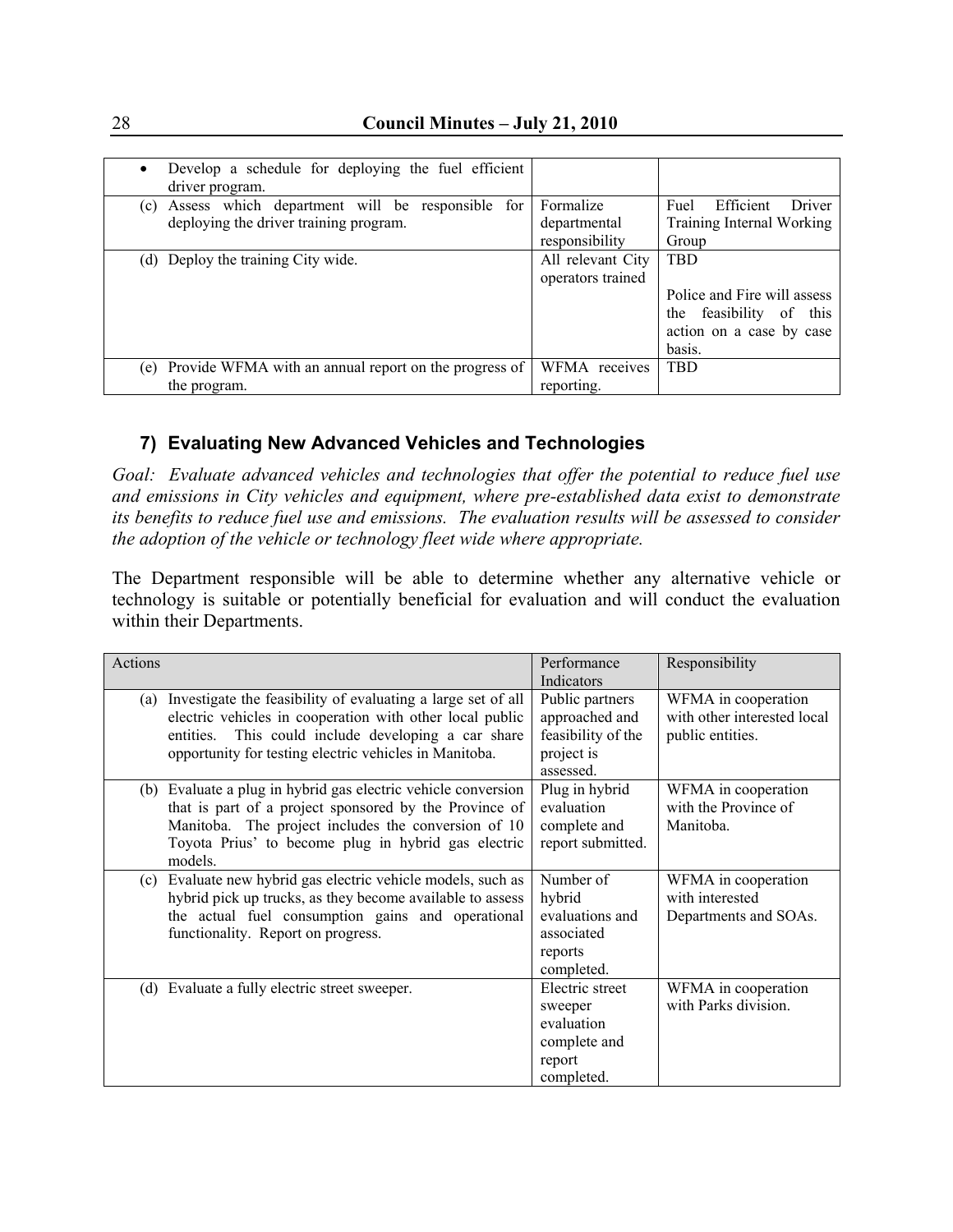## **8) Investigate Maintenance and Management Practices to Reduce Fuel Use**

*Goal: Investigate opportunities where maintenance or management practices can be modified to reduce fuel use, reduce unnecessary kilometers traveled and/or reduce vehicular emissions.*

| Actions          |                                                                                                                                                                                                                                                                                                                                                                                                                                                                                                                                                                                                                                                                                                   | Performance<br>Indicators                                                                                                                   | Responsibility                                                                                                                                                                               |
|------------------|---------------------------------------------------------------------------------------------------------------------------------------------------------------------------------------------------------------------------------------------------------------------------------------------------------------------------------------------------------------------------------------------------------------------------------------------------------------------------------------------------------------------------------------------------------------------------------------------------------------------------------------------------------------------------------------------------|---------------------------------------------------------------------------------------------------------------------------------------------|----------------------------------------------------------------------------------------------------------------------------------------------------------------------------------------------|
| (a)              | Ensure planning of proposed relocation of the Agency's<br>main vehicle and repair facility considers the impact on<br>the City's Green Fleet Plan.                                                                                                                                                                                                                                                                                                                                                                                                                                                                                                                                                | Site location<br>assess GHG<br>impact.                                                                                                      | WFMA in cooperation<br>with affected Departments<br>and SOAs.                                                                                                                                |
|                  | (b) Construct touch-less car washes that use recycled water<br>at City owned fuel sites which enables City vehicles to<br>refuel and receive a car wash at the same location. The<br>intent is to reduce the kilometers traveled and associated<br>fuel use by City vehicles traveling to other car washes<br>offsite.                                                                                                                                                                                                                                                                                                                                                                            | Car Washes<br>installed and fuel<br>use reduced.                                                                                            | <b>WFMA</b>                                                                                                                                                                                  |
|                  | (c) Investigate the feasibility of heating the City's vehicle<br>maintenance facilities and machine shop with used waste<br>oil during the winter months.                                                                                                                                                                                                                                                                                                                                                                                                                                                                                                                                         | Feasibility study<br>complete and a<br>recommendation<br>made on the<br>action.                                                             | <b>WFMA</b>                                                                                                                                                                                  |
|                  | (d) Ensure all vehicles and equipment are brought to<br>WFMA facilities for regularly scheduled preventative<br>maintenance to ensure that vehicles are operating at peak<br>performance.                                                                                                                                                                                                                                                                                                                                                                                                                                                                                                         | Annual review to<br>determine if all<br>vehicles were<br>brought in for<br>preventative<br>maintenance.                                     | All Departments and<br>SOAs,<br>with the exception of<br>Police and Fire's heavy<br>fleet who will conduct<br>their own regularly<br>scheduled PMS at their<br>respective repair facilities. |
|                  | (e) Explore opportunities for improving fuel efficiency in<br>the existing fleet by way of investigating the feasibility<br>of programming existing fleet for automatic vehicle shut<br>off time that could be deployed to reduce idling time in<br>existing city vehicles.                                                                                                                                                                                                                                                                                                                                                                                                                       | Reduction in fuel<br>use.                                                                                                                   | <b>WFMA</b><br>Police and Fire will<br>complete this action<br>within their own<br>respective Depts.                                                                                         |
| (f)<br>$\bullet$ | Ensure tires are always properly inflated to levels<br>prescribed by the owners' manual to ensure optimal fuel<br>Some items that could be investigated<br>efficiency.<br>include:<br>Investigate the feasibility of WFMA conducting<br>monthly site visits to large City yards to inflate tires of<br>vehicles and equipment that do not have properly<br>inflated tires.<br>WFMA to investigate opportunities to deploy tire<br>automated tire inflation or monitoring devices.<br>WFMA to investigate one tire gauge for each light duty<br>vehicle when it is brought in for repair.<br>Departments to measure the tire inflation levels of their<br>vehicles at a minimum of once per month. | Feasibility<br>studies<br>completed by<br>WFMA and<br>departments<br>measuring tire<br>inflation<br>documented on<br>pre and post<br>trips. | All Departments and<br>SOAs.<br>Police and Fire will<br>complete this action<br>within their own<br>respective Depts.                                                                        |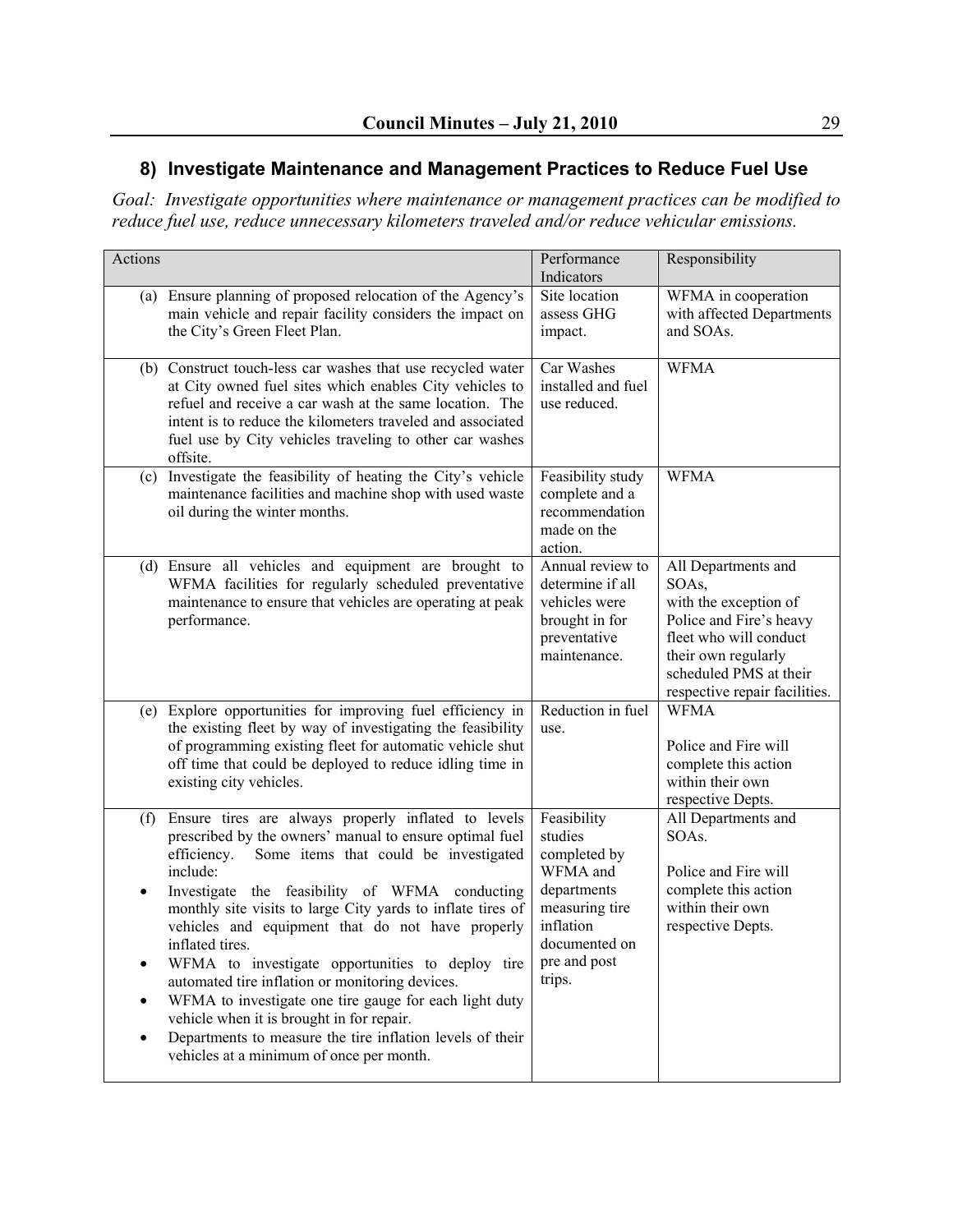| (g) Investigate the opportunity to use wide base tires in<br>applicable instances within the fleet. The practices used<br>in other vicinities and can reduce fuel use in vehicles<br>and equipment. | Feasibility study<br>on wide base<br>tires complete.                                               | <b>WFMA</b><br>Police and Fire will assess<br>the feasibility of this<br>action on a case by case<br>basis. |
|-----------------------------------------------------------------------------------------------------------------------------------------------------------------------------------------------------|----------------------------------------------------------------------------------------------------|-------------------------------------------------------------------------------------------------------------|
| (h) Ensure all City vehicles and equipment use the<br>appropriate age and model of tires. Inappropriate tires<br>tend to reduce fuel efficiency and present a safety<br>concern.                    | Maintenance<br>records<br>identifying the<br>work performed<br>to match tires on<br>City vehicles. | <b>WFMA</b><br>Police and Fire will assess<br>the feasibility of this<br>action on a case by case<br>basis. |

## **9) Inclusion of Personal Vehicle Use, Rental Vehicles and Outsourced Work**

*Goal: Apply the strategies of the Green Fleet Plan to all outsourced work involving vehicles and equipment, after a reasonable amount of consultation has taken place with the private sector bidding on City work.* 

| Actions                                                                                                                                                                                                                                                          | Performance<br>Indicators                                                                 | Responsibility                                       |
|------------------------------------------------------------------------------------------------------------------------------------------------------------------------------------------------------------------------------------------------------------------|-------------------------------------------------------------------------------------------|------------------------------------------------------|
| Ensure any City employee using their personal vehicle<br>(a)<br>for City business follows the principles of the Green<br>Fleet Plan where possible, such as following the anti-<br>idling policy.                                                                | Communication<br>conducted to all<br>City employees<br>using personal<br>vehicles.        | WFMA in cooperation<br>with Departments and<br>SOAs. |
| Identify the GHG impact associated with personal<br>(b)<br>vehicles used for City business and identify any<br>opportunities to decrease the GHG from these vehicles,<br>such as making a fuel efficient City pool vehicle<br>available for Departments or SOAs. | Report on<br>personal vehicle<br>use GHG impact.                                          | <b>WFMA</b>                                          |
| Explore the opportunity for requiring adherence to the<br>(c)<br>City's anti-idling directive in all outsourced tenders' bid<br>opportunity templates.                                                                                                           | Decision on<br>whether or not to<br>include the<br>statement in<br>tenders.               | WFMA in cooperation<br>with Departments and<br>SOAs. |
| Explore the opportunity to prioritize low-emitting<br>(d)<br>engines in call-out lists for outsourced work in City<br>tenders. Consultation with the private sector would be a<br>part of this exploration.                                                      | Decision on<br>whether or not to<br>include the call<br>out list in<br>tenders.           | WFMA in cooperation<br>with Departments and<br>SOAs. |
| Investigate the feasibility of applying the strategies of<br>(e)<br>the green fleet plan to all pieces of equipment rented by<br>the City for delivery of City services.                                                                                         | Decision on<br>whether to apply<br>the Green Fleet<br>Plan strategies to<br>rental units. | WFMA in cooperation<br>with Departments and<br>SOAs. |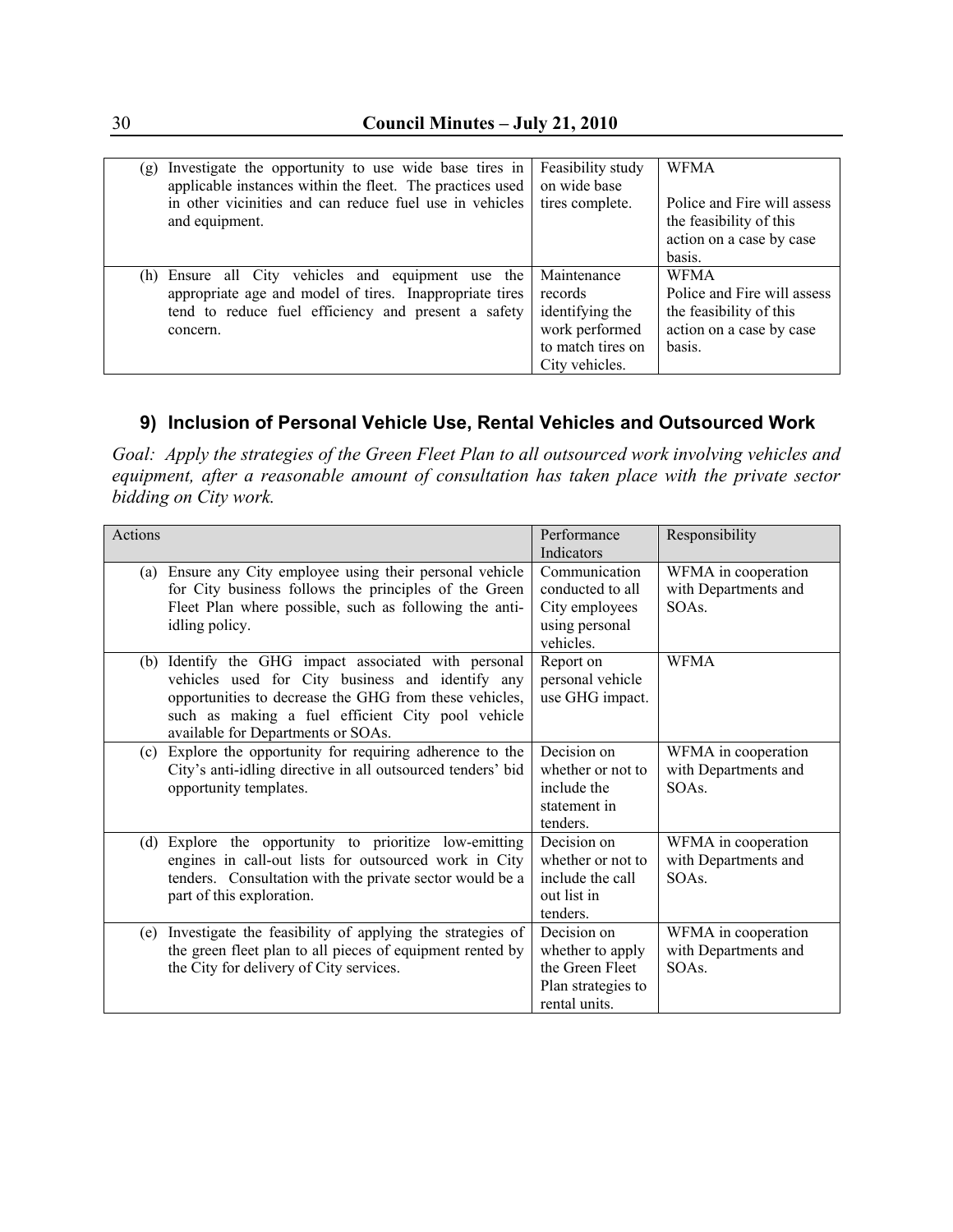#### **10) Transportation Demand Management**

*Goal: Explore opportunities for deploying Transportation Demand Management to the corporate and employee environment with the aim of reducing unnecessary vehicle kilometers traveled during the work day and for work commutes.* 

| Actions                                                                                                                                                                                                                                                                                                                                                                                                                                                                                                                                      | Performance<br>Indicators                                                                                             | Responsibility               |
|----------------------------------------------------------------------------------------------------------------------------------------------------------------------------------------------------------------------------------------------------------------------------------------------------------------------------------------------------------------------------------------------------------------------------------------------------------------------------------------------------------------------------------------------|-----------------------------------------------------------------------------------------------------------------------|------------------------------|
| Develop a working group to investigate and implement<br>(a)<br>transportation demand management strategies that could<br>be deployed to reduce the amount of unnecessary<br>vehicle kilometers traveled by City employees during<br>the work day such as ensuring all City boardrooms have<br>access to equipment to conduct teleconferences rather<br>than driving to meetings.                                                                                                                                                             | Working group<br>initiated and<br>report provided<br>on opportunities<br>for TDM for the<br>corporate<br>environment. | Environmental<br>Coordinator |
| (b) Develop a working group to investigate transportation<br>demand management strategies that could be deployed<br>to reduce the amount of unnecessary vehicle kilometers<br>traveled by City employees for work commutes such as<br>exploring the development of a carpooling program for<br>City employees, installing bike racks at all City<br>facilities, encouraging the use of transit, and developing<br>informational materials for City employees promoting<br>sustainable transportation options available for work<br>commutes. | Working group<br>initiated and<br>report provided<br>on opportunities<br>for TDM for the<br>work commutes.            | Environmental<br>Coordinator |

## **11) Communication and Outreach**

*Goal: Support internal and external communication and outreach on sustainable transportation.* 

| Actions                                                                                                                                                                                                                                                                                | Performance<br>Indicators                                                                                                                | Responsibility |
|----------------------------------------------------------------------------------------------------------------------------------------------------------------------------------------------------------------------------------------------------------------------------------------|------------------------------------------------------------------------------------------------------------------------------------------|----------------|
| (a) Undertake a City wide communication strategy to<br>explain the components of the Green Fleet Plan to all<br>relevant Departmental representatives including as many<br>operators of City vehicles and equipment as is feasible.                                                    | Communication<br>strategy<br>completed.                                                                                                  | <b>WFMA</b>    |
| (b) Continue to provide administrative support to the Red<br>River Valley Clean Cities Coalition Winnipeg Chapter<br>Inc, a non profit organization dedicated to promoting the<br>use of alternative fuels, advanced vehicle technology<br>and sustainable transportation in Manitoba. | Number of<br>annual outreach<br>activities on<br>sustainable<br>transportation.                                                          | WFMA           |
| (c) Communicate the efforts of the Green Fleet Plan at<br>conferences, workshops and through the City of<br>Winnipeg's greenspace webpage.                                                                                                                                             | Number of<br>conference or<br>workshop<br>presentations,<br>and number of<br>activities posted<br>on the City's<br>greenspace<br>webpage | <b>WFMA</b>    |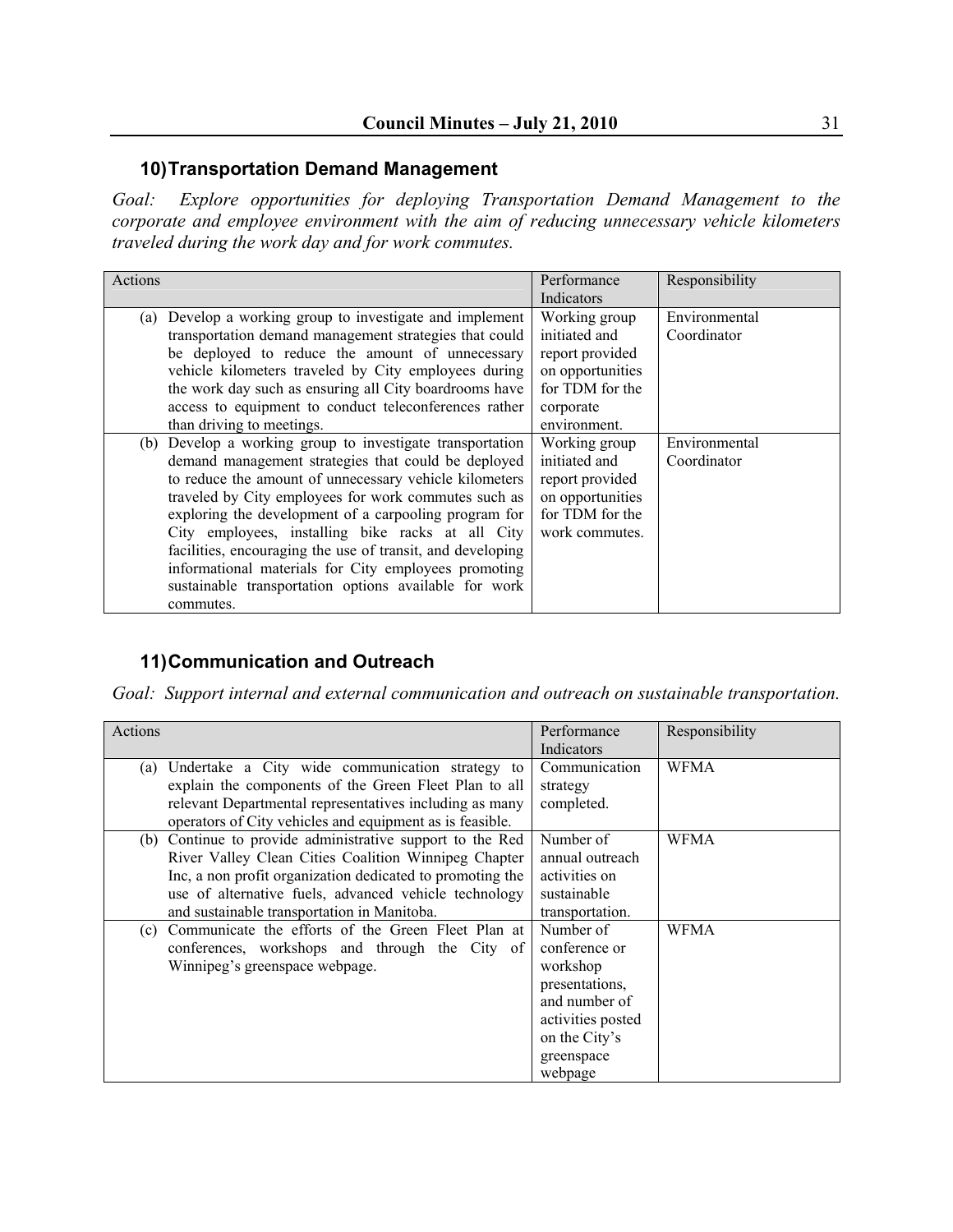# **8 Financial Requirements**

There is an anticipated net savings to City of approximately \$900,000 to be gained from the implementation of the Green Fleet Plan. The total cost of the Green Fleet Plan is estimated at \$3.8 Million. There is an anticipated savings of \$4.80 Million.

| <b>Operational Expenditures (millions)</b> | \$3.8  |
|--------------------------------------------|--------|
| <b>Operational Savings (millions)</b>      | \$4.8  |
| Net (millions)                             | \$ 0.9 |

The costs provided are the cost premiums for City Departments and SOAs to green their fleets. City Departments have an ongoing requirement to purchase vehicles for the delivery of City services. The costs do not reflect the total cost of each initiative, but rather the extra cost that is required to deploy the respective green fleet strategy. For example the cost estimate associated with purchasing hybrid gas electric vehicles is not the full cost of purchasing hybrids, but rather the additional cost of purchasing a hybrid vehicle over a conventional non hybrid vehicle.

Although it is expected that the overall commitments within the Green Fleet Plan will provide a City wide cost savings, the objective is also to achieve cost neutrality on a departmental basis wherever possible. In other words, the intention is to make every effort to balance operational expenditures and operational savings for each individual department and special operating agencies. The WFMA, with the support of departments and special operating agencies will provide the analysis required to forecast these costs and savings by department or agency and provide strategic advice for competitively adhering to the Green Fleet Plan actions on an ongoing basis.

The anticipated cost per unit reduction of CO2 equivalent is denoted in the table below. While some activities may appear to be more cost effective than others, this table should be assessed based on both the cost effectiveness of a strategy alongside with the magnitude of achievable emission reductions from that activity.

| <b>Key Activity</b>             | Operational<br>(Millions) | <b>Expenditures to 2019</b> | <b>Operational Savings</b><br>to 2019 (Millions) |      | <b>Net Cost to 2019</b><br>(Millions) | <b>Annual GHG</b><br><b>Reduction in</b><br>$ 2019 $ (Tonnes<br> eCO2/Year | <b>Cost Per Unit</b><br>Reduction<br>I(\$/Tonne eCO2<br>in Thousands) |
|---------------------------------|---------------------------|-----------------------------|--------------------------------------------------|------|---------------------------------------|----------------------------------------------------------------------------|-----------------------------------------------------------------------|
| Match Vehicle to Job Function   |                           |                             | 0.25                                             |      | (0.25)                                | 75.08                                                                      | (3.35)                                                                |
| Anti-Idling Policy              |                           | ۰                           | 3.02                                             | - \$ | (3.02)                                | 1.340.65                                                                   | (2.25)                                                                |
| 10% Ethanol Use                 | ъ                         |                             | ٠                                                | £.   |                                       | 878.37                                                                     |                                                                       |
| Green Purchasing Specifications | \$                        |                             | ۰                                                |      |                                       | 472.13                                                                     |                                                                       |
| <b>Biodiesel Use</b>            |                           |                             |                                                  |      |                                       | 199.19                                                                     |                                                                       |
| Hybrid Replacement Program      |                           | 2.12                        | 0.70                                             |      | 1.42                                  | 264.39                                                                     | 5.37                                                                  |
| I dle Reduction Technologies    |                           | 0.50                        | 0.32                                             | \$   | 0.19                                  | 27.40                                                                      | 6.92                                                                  |
| Diesel Replacement Program      |                           | 1.24                        | \$<br>0.49                                       |      | 0.75                                  | 75.08                                                                      | 9.96                                                                  |
| Total                           |                           | 3.86                        | 4.77                                             | l \$ | (0.91)                                | 3.332.29                                                                   |                                                                       |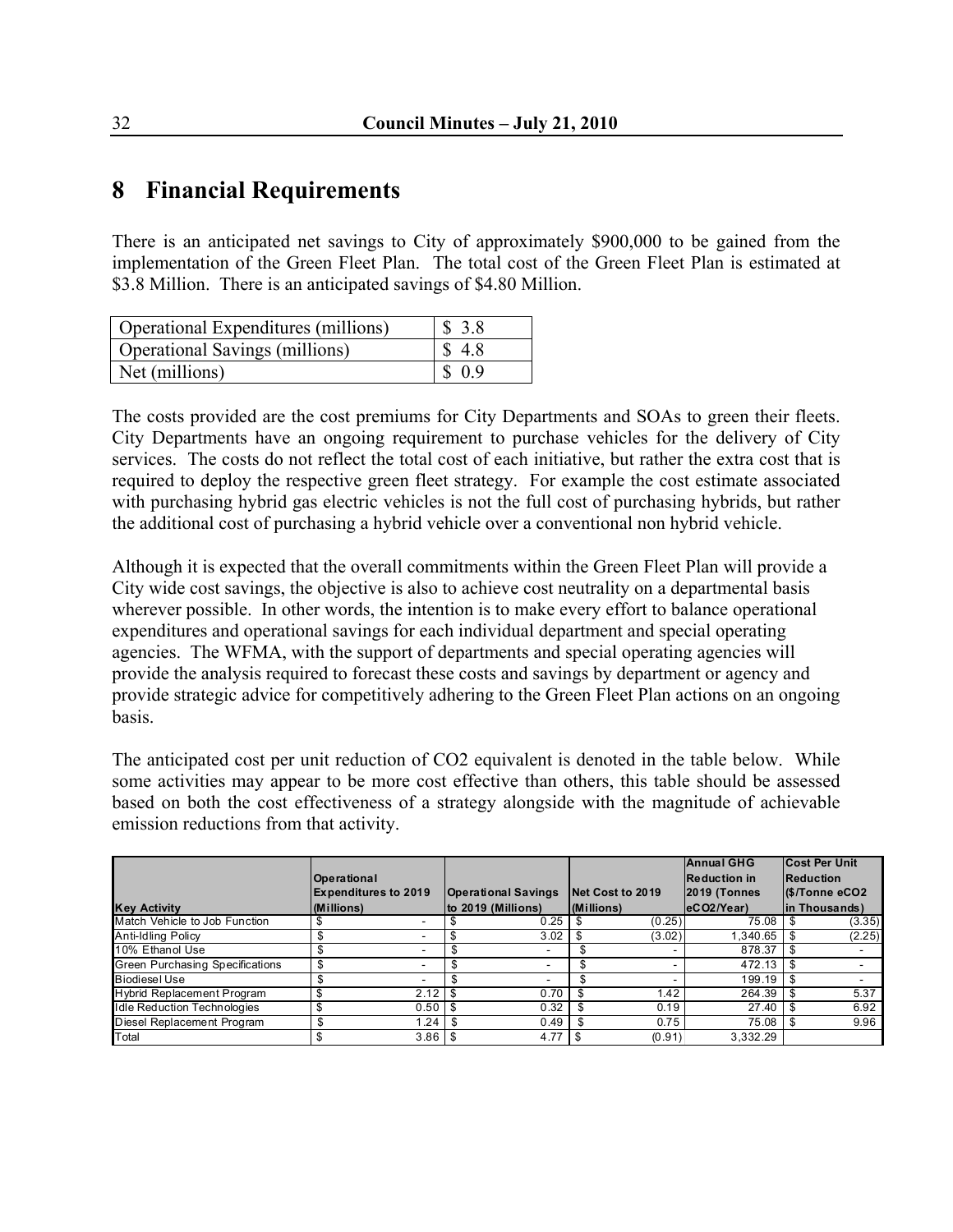WFMA will monitor and apply for funding opportunities as they become available to help further emission reduction efforts. For example, in the past WFMA has applied for the hybrid rebates and provided the rebates direct to the Department or SOA purchasing the hybrid.

# **9 Reporting on Progress**

WFMA will work with affected Departments and SOAs to develop a report on the Green Fleet Plan's annual progress towards meeting emission targets, and provide an update on actual emission benefits and actual costs of each strategy.

The report will be reviewed by all Departments and SOAs prior to sending it to the Executive Policy Committee to allow for Departmental and SOA input into the plan.

WFMA will be compiling all required documentation on Green Fleet Plan activities. Throughout the year, should a Department or SOA indicate it is not feasible for them to be following the strategies outlined in the plan, WFMA will request documentation and justification from the Department's or SOA's divisional manager so that it can be included in the annual report. This will ensure that WFMA has all documentation required to provide an in-depth analysis and summary of Green Fleet Plan strategies in the annual reporting required for the plan.

This will ensure the City of Winnipeg is meeting its commitment by quantifying specific actions taken on each strategy outlined in this plan.

Specifically, the annual progress report will report on the following:

- GHG inventory for all vehicles included in the plan and other indicators outlined in this report at the Departmental and SOA level;
- Actual costs being incurred to carry out the strategies;
- A review of current strategies and overall progress towards the targets set out in this report;
- Recommendations for additional strategies to be added to the Plan.

The Police and Transit Departments will provide all of the necessary documentation to the Winnipeg Fleet Management Agency to report on their respective green fleet activities, so that all City efforts will be reported on annually within the same annual green fleet plan report.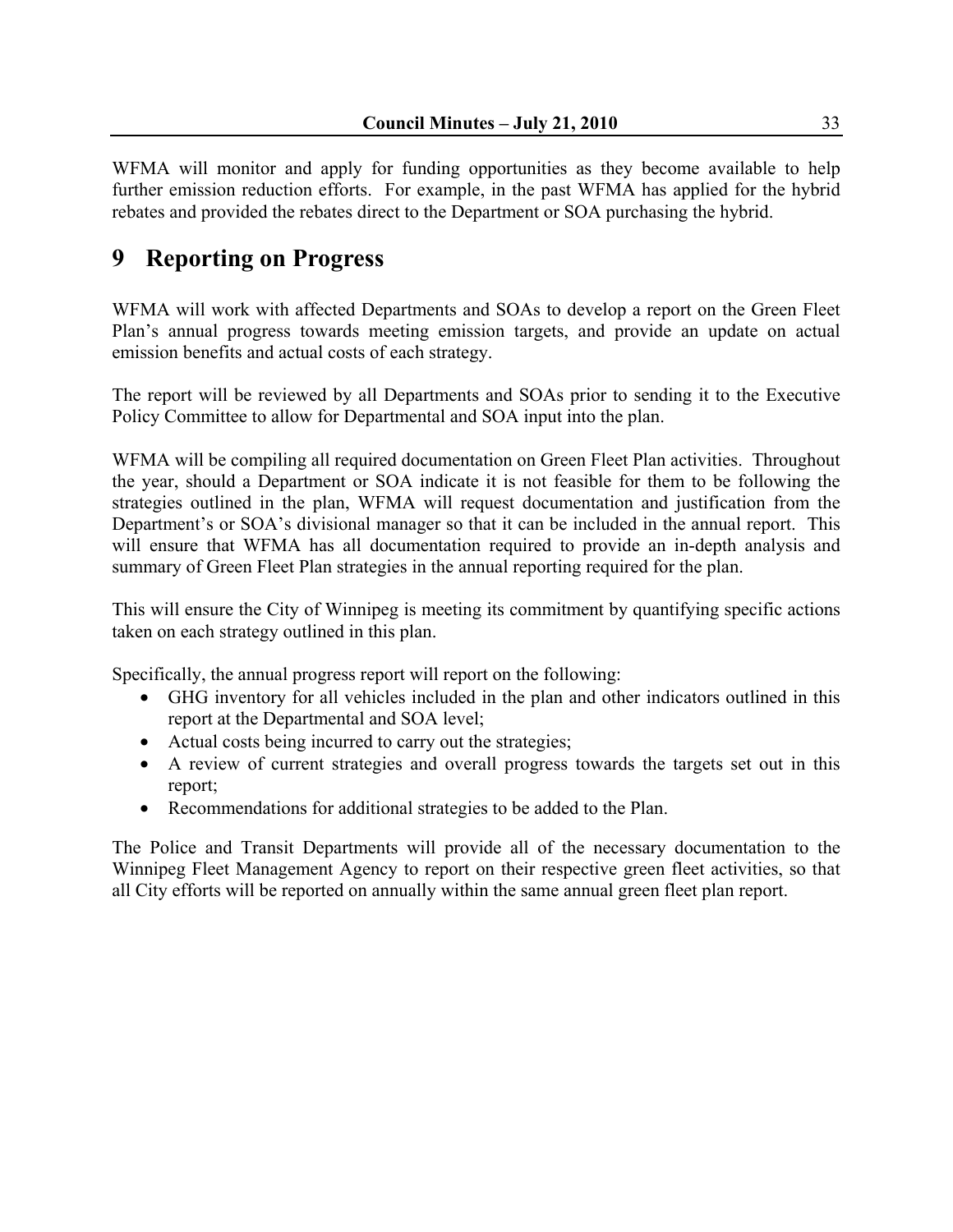# **10 Appendix A: Anti-Idling Policy**

| <b>TITLE</b>                                                                         | Corporate Vehicle and Equipment Idling policy |               |             |  |
|--------------------------------------------------------------------------------------|-----------------------------------------------|---------------|-------------|--|
| <b>EFFECTIVE DATE</b>                                                                | <b>June</b> , 2006                            | <b>NUMBER</b> | <i>FS01</i> |  |
| $\mathbf{A}$ by $\mathbf{H}$ internal $\mathbf{H}$ in the property $\mathbf{H}$<br>. |                                               |               |             |  |

# **ADMINISTRATIVE DIRECTIVE NO. \*\*-\*\*\***

# **Vehicle Idling**

Authority for directive: Glen Laubenstein, Chief Administrative Officer Last updated: March 17, 2009

On September 19, 2006, Council adopted the City of Winnipeg Climate Change Action Plan. In this plan, the City of Winnipeg committed to developing and issuing an administrative directive regarding unnecessary vehicle idling. This commitment was reinforced on February 6, 2008 when EPC directed the Winnipeg Public to:

*report back to the appropriate Committee of Council with a City of Winnipeg Green Vehicle Plan, developed in consultation with appropriate city departments, and that the Plan include, but not be limited to the following components:* 

*Strategies to reduce fuel consumption and emissions, including:* 

- *Right-sizing the Fleet*
- *Purchasing the most fuel efficient vehicles, where operationally feasible*
- *Purchasing hybrid vehicles, where operationally feasible*
- *Developing an Anti-idling Policy*
- *Using alternative fuels (i.e. ethanol and biodiesel)*

This anti-idling policy is in response to the direction of Council, and for this reason the anti-idling directive is to be followed while using City owned or leased vehicles and equipment.

#### **A. PURPOSE OF THE DIRECTIVE**

This directive serves to:

- Reduce greenhouse gas emissions arising from the City's vehicle fleet
- Reduce air pollution from vehicle and equipment exhausts.
- Promote energy conservation.
- Reduce fuel costs
- Reduce wear and service needs on vehicles and equipment.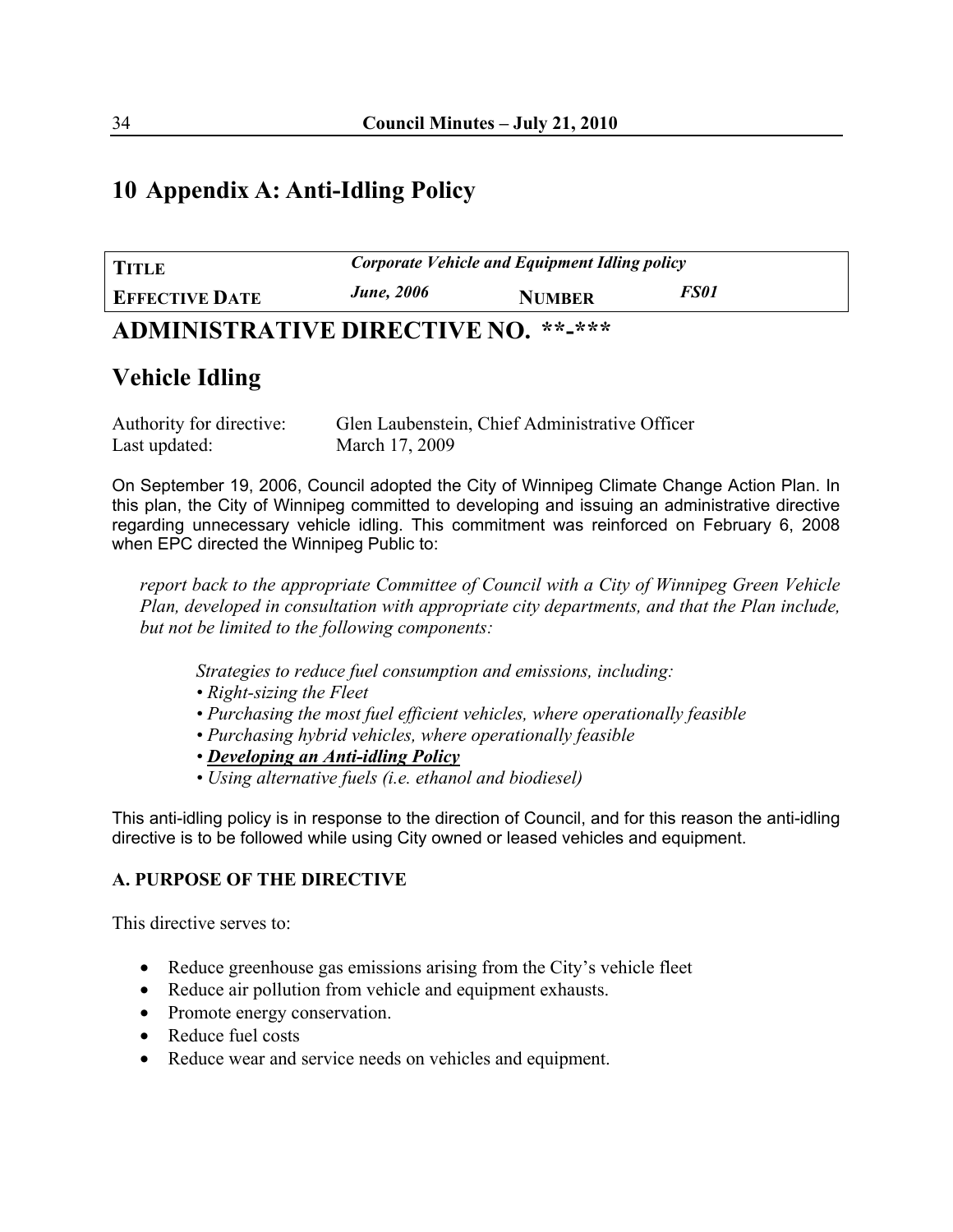#### **B. GENERAL GUIDLINES**

All City employees will be expected to follow the anti-idling policy while driving City owned vehicles and equipment, unless it is exempted through the anti-idling policy exemption list. Winnipeg Transit will continue to follow their Departmental anti-idling policy which is specific to Transit buses.

As a general rule the following will apply to all individuals driving City vehicles and equipment:

- 1. Vehicles will be shut off whenever idling time is expected to exceed 3 minutes, when not traveling in traffic.
- 2. In winter months, engine warm-up periods will not exceed 5 minutes, unless the owner's manual specifies differently (provided required airbrake pressure and/or other safety or critical settings have been reached).

#### **Exemptions:**

Exemptions to this policy exist under the following circumstances:

- a) For required vehicle maintenance and diagnostic purposes;
- b) When power is required for auxiliary equipment;
- c) At the discretion of management when the health and safety of employees or others may be jeopardized;
- d) If the unit is not expected to be able to restart due to a mechanical or problem or environmental condition;
- e) Fire, Police and other emergency response units, unless they are conducting solely administration functions;
- f) Where the vehicle's job function requires it to be stationary while working such as when a vehicle's job function is to provide traffic safety such as four-way beacons to divert traffic (in the longer term technological solutions such as auxiliary power units will be explored to limit the need to have a vehicle running for this reason);
- g) If employees are working in an area that they do not feel is safe or if an employee is working alone and feels at risk by not having the vehicle running;

#### **C. EDUCATION:**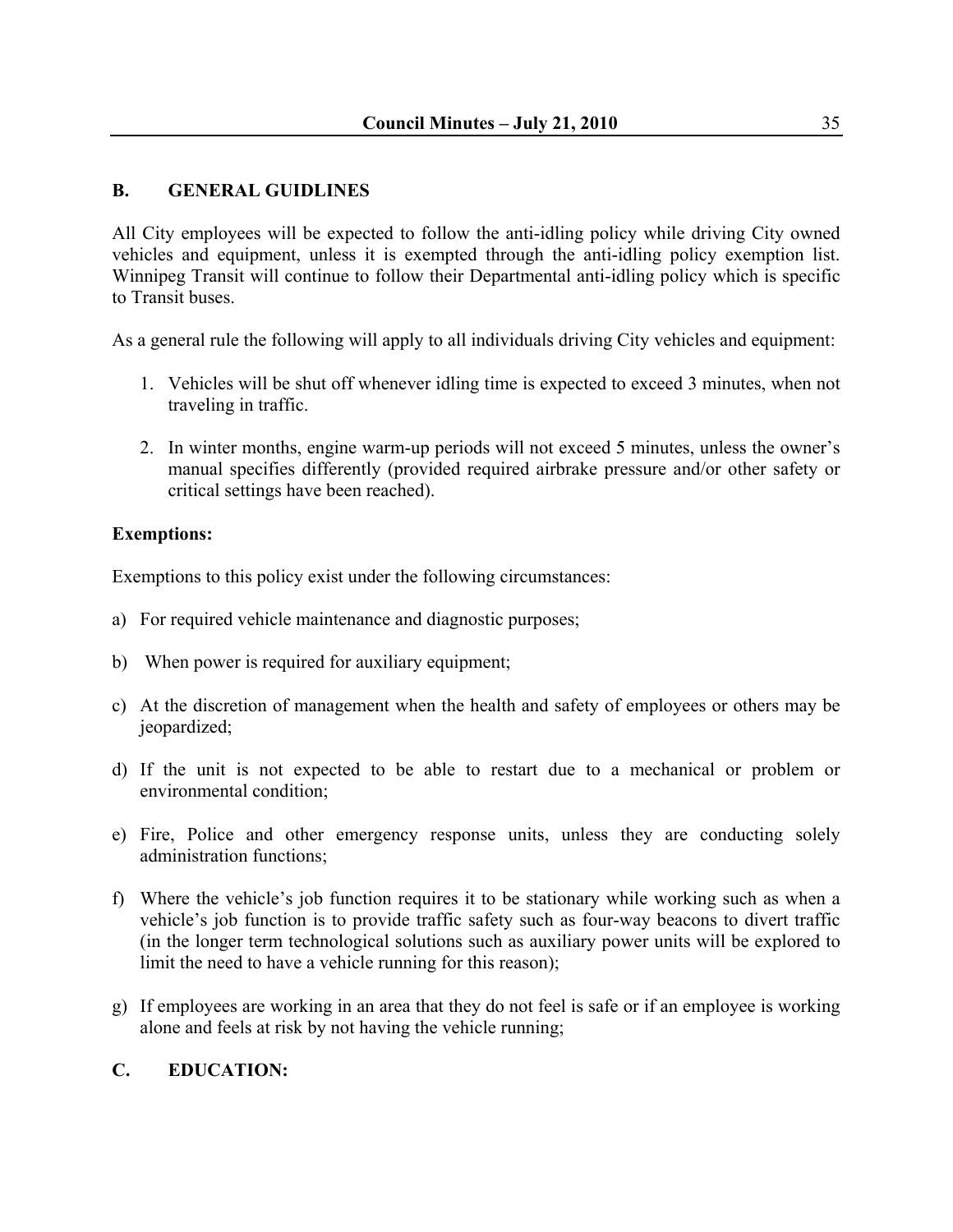For the first year of deployment, Departments and SOAs will conduct communication campaigns to educate drives on the detriments of idling and the City's anti-idling policy.

Fleet will provide a package to departments on the City's anti-idling policy and ways of reducing idling.

An anti-idling brochure will be developed and distributed to operators explaining the anti-idling policy. The brochure can be distributed at appropriate Departmental meetings, such as tailgate meetings and will also be included in the new employee packages through Corporate HR.

All documentation will be provided on the City's intranet site.

#### **E. MONITORING**

The Fleet Management Agency will act as the monitoring agent of idling trends for Departments that fall under Fleet's jurisdiction. The mechanism to monitor idling time will be by providing fuel exception reports to Departments that highlight when a vehicle uses a considerable amount of more fuel than a similar make and model. For any vehicles found with exceptional fuel use, the Winnipeg Fleet Management Agency will conduct a maintenance diagnostic on the vehicle and correct any potential maintenance problems that may be causing an exceptional amount of fuel use to be used. Should there be no maintenance issues identified, individual Departments and SOAs will be notified and will be responsible for identifying whether the vehicle type has any reason to be using this excess of fuel as it may be linked to unnecessary vehicle idling. The Department or SOA will be responsible for communicating to employees that unnecessary idling needs to be reduced.

On an annual basis, Fleet Management Agency will report to the EPC on the Green Vehicle Plan which will include a report on any vehicles found to be using an excess of fuel compared to similar makes and models.

#### **D. ENFORCEMENT:**

The first year of deployment will be focused on encouraging employees to comply with the antiidling policy.

After the first year, any employees who are found to be in violation of this policy will be subject to discipline in accordance with the appropriate progressive disciplinary action of the Department.

For the most part, the employee enforcement will be done on a case by case basis where an employee is approached during an idling incidence and asked to shut off the vehicle during when idling does not need to be occurring. In some instances, where an employee has a designated